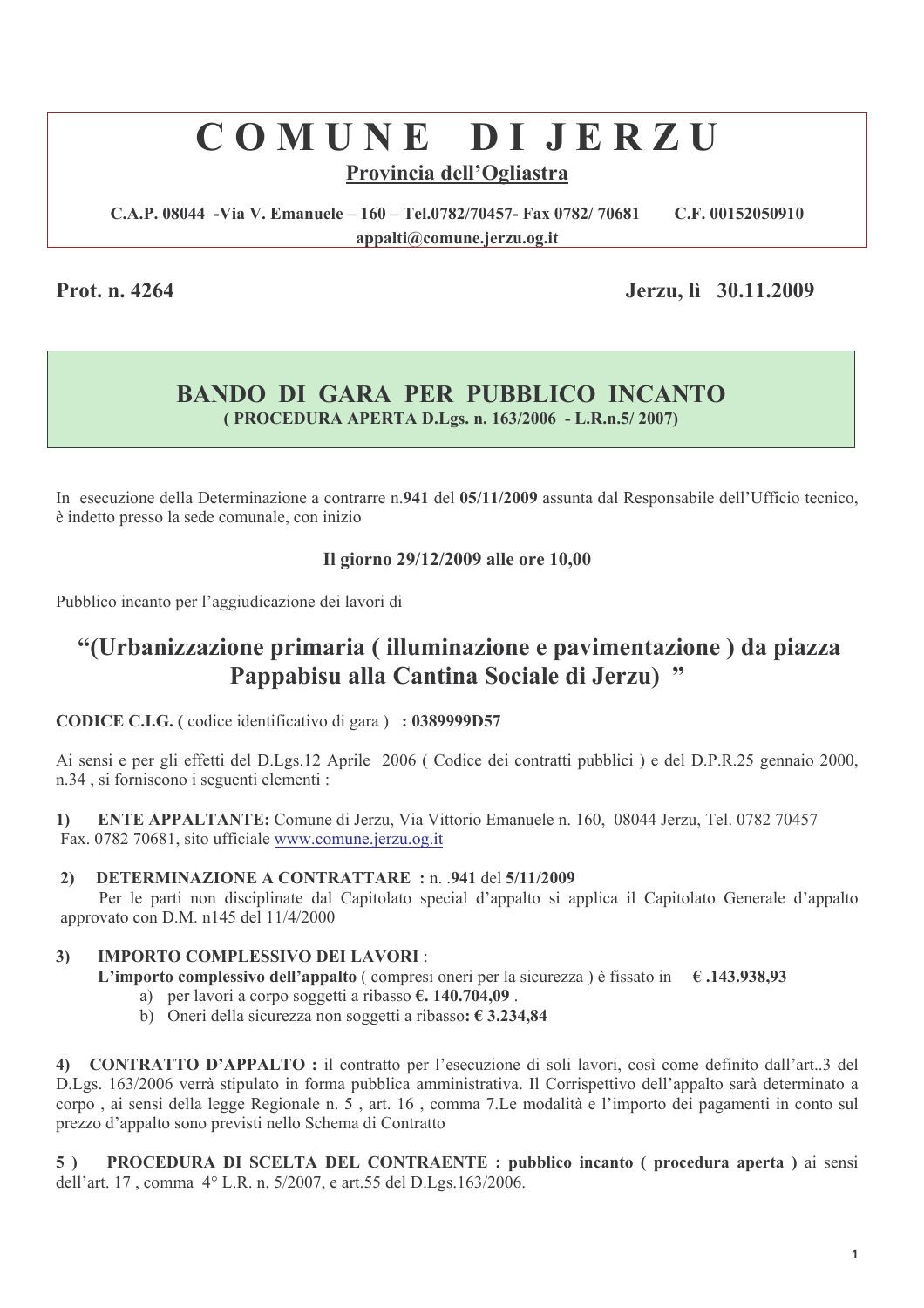6) CRITERIO DI AGGIUDICAZIONE dell'appalto: trattandosi di contratto da stipularsi a corpo, la gara, con ammissibilità di offerte solo al ribasso, sarà aggiudicata con il criterio del prezzo più basso determinato dall' art. 82 c. 2 lett. b) mediante ribasso sull'importo dei lavori posto a base di gara, (art. 18 comma 1 lett. a) p. 2 L.R. n. 5/2007) con esclusione automatica delle offerte che presentino un ribasso pari o superiore alla media aritmetica dei ribassi percentuali di tutte le offerte ammesse, con esclusione del 10%, arrotondato all'unità superiore, rispettivamente delle offerte di maggior ribasso e di quelle di minor ribasso, incrementata dello scarto medio aritmetico dei ribassi percentuali che superano la predetta media (art. 20 L.R. n. 5/2007, art. 86 c. 1 d.lgs. 163/2006). In presenza di un numero di offerte ammesse inferiore a 5, non si procederà alla determinazione della soglia di anomalia, fermo restando la facoltà della Stazione appaltante di valutare la congruità delle offerte.

- 7) LUOGO DI ESECUZIONE: Comune di Jerzu (S.P. 11) da Pappabisu alla Cantina Sociale –
- 8) CARATTERISTICHE DELE OPERE: i lavori consistono nella realizzazione delle seguenti opere di urbanizzazione primaria nel tratto di strada che corre dalla Cantina Sociale sino alle vicinanze della piazza Pappabisu per una lunghezza di circa 245 m : Opere di contenimento e collegamento in C.A ; Opere di regimentazione acque meteoriche condotte in cls ; Sottofondo in cls e rete elettrosaldata ; Pavimentazione in pietra locale; Balausta in acciaio; Impianto di illuminazione; Verde e arredo urbano.

### 9) CATEGORIA PREVELENTE E LAVORAZIONI SUBALTABBILI E/O SCORPORABILI

ai sensi e per gli effetti dell'art.30 del D.P.R. n. 34/2000 e degli art..72, 73,74 del DPR n.554/1999 e della L.R.14/2002, lavorazioni di cui si compone l'intervento sono le seguenti :

| Lavorazioni                |                 | Qualific.              | <b>Sistemi</b> | Importo    | $\frac{0}{0}$ | <b>Indicazioni</b>            |                     |
|----------------------------|-----------------|------------------------|----------------|------------|---------------|-------------------------------|---------------------|
| Categorie                  |                 | <b>Obbligat</b>        | Realiz.        |            | Inc.          | Prev./ Scorp.<br>Subappaltab. |                     |
| D.P.R. 34/2000             |                 |                        |                |            |               |                               |                     |
| Edifici civili             |                 |                        |                |            |               |                               |                     |
| Industriali                | OG <sub>1</sub> | S1                     | a corpo        | 101.303,59 | 71,998        | <b>Prevalente</b>             | 30%                 |
| Impianti                   |                 |                        |                |            |               |                               |                     |
| Tecnologici                | OG11            | $\overline{\text{si}}$ | a corpo        | 39.400,50  | 28,002        | Scorporabile                  | nei limiti di legge |
| Importo soggetto a ribasso |                 |                        |                | 140.704,09 |               |                               |                     |
| Oneri sulla sicurezza      |                 |                        |                | 3.234,84   | 100           |                               |                     |
| <b>Totale Lavori</b>       |                 |                        |                | 143.938,93 |               |                               |                     |

#### Lavori appartenenti alle categorie scorporabili o subappaltabili:

- I lavori appartenenti alla categoria OG1 (prevalente) devono essere eseguiti dal concorrente o subappaltati nel limite massimo del 30% ad altra impresa solo se in possesso dei relativi requisiti,

- i lavori appartenenti alla categoria OG11 possono essere eseguiti dal concorrente o da impresa mandante, solo se in possesso dei relativi requisiti.

Per l'elencazione delle singole voci di cui si compone l'appalto, si rimanda comunque agli elaborati progettuali a disposizione degli offerenti secondo quanto in dettaglio precisato nell'ambito delle lavorazioni previste dall'appalto.

10) TERMINE DI ESECUZIONE: 120 Giorni naturali e consecutivi a decorrere dalla data del verbale di consegna ovvero, in caso di consegna parziale ai sensi dell'art. 130 D.P.R. 554/99, dalla data dell'ultimo verbale di consegna.

11) DOCUMENTAZIONE: gli interessati possono prendere visione ed estrarre copia del bando integrale e degli altri documenti amministrativi, unitamente agli elaborati grafici, al computo metrico, al piano di sicurezza, allo schema di contratto, al capitolato speciale di appalto, presso l'Ufficio Tecnico del Comune di Jerzu. Si fa presente che resta nella responsabilità dell'Impresa verificare l'esattezza e la completezza della documentazione ottenuta.

#### 12) CAUZIONE : l'offerta dei concorrenti deve essere corredata:

da una cauzione provvisoria, pari al 2% (due per cento) dell'importo complessivo dell'appalto di cui al punto 2.3 costituita da fideiussione bancaria o polizza assicurativa, avente validità per almeno 180 giorni dalla data stabilita al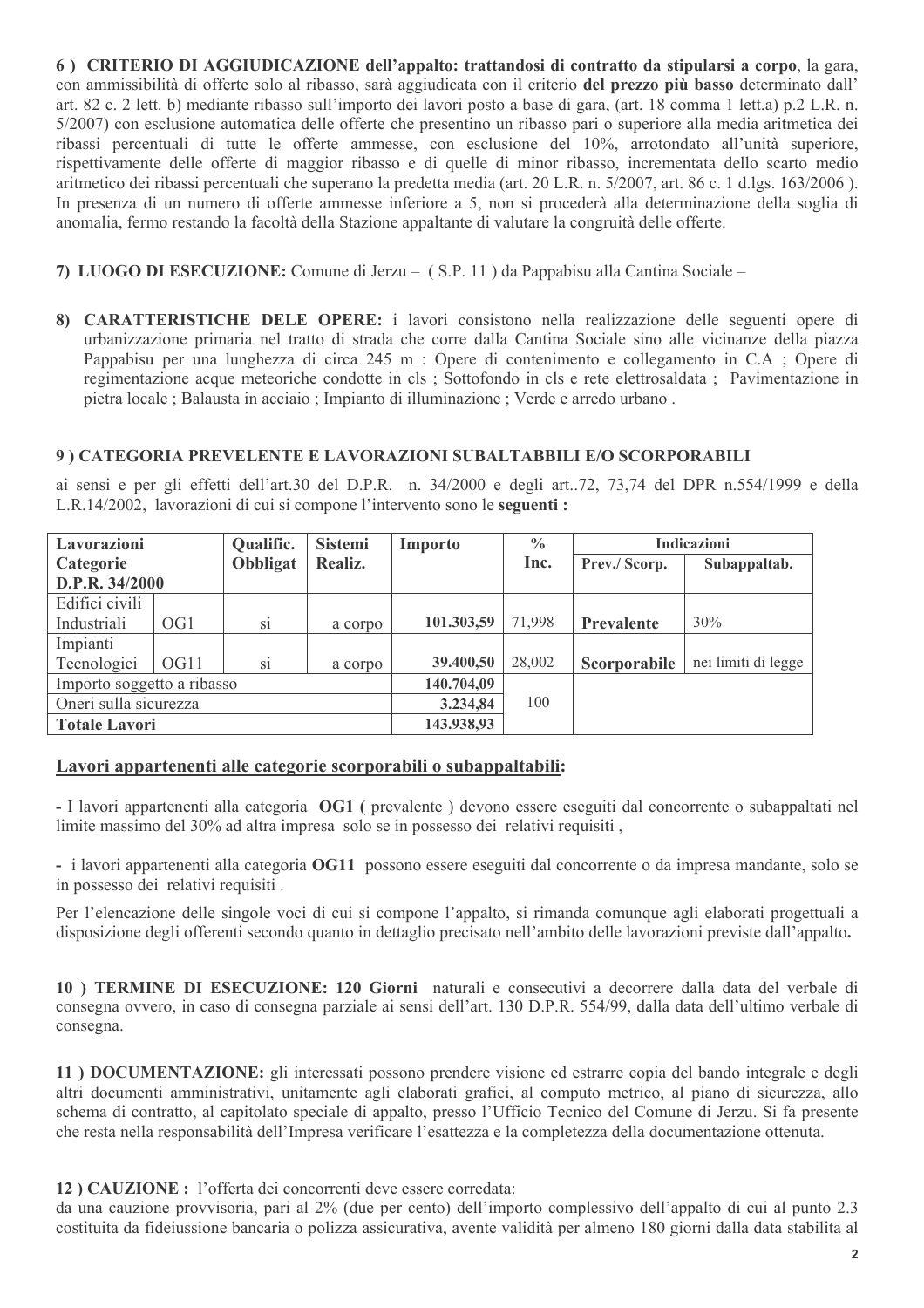presente bando, contenente l'impegno a rilasciare, in caso di aggiudicazione dell'appalto, a richiesta del concorrente, una fideiussione bancaria o polizza assicurativa fideiussoria, relativa alla cauzione definitiva, in favore della stazione appaltante valida per la durata dell'appalto:

La cauzione prodotta mediante fideiussione bancaria o polizza assicurativa, dovrà essere resa dai soggetti autorizzati (Banca garante, Impresa di assicurazione, Intermediari finanziari), nelle forme e modalità previste dal D.M. 12.04.2004, nº 123. I concorrenti sono abilitati, ai sensi dell'art. 1, comma 4 del richiamato D.M. 123/2004, a presentare alla stazione appaltante la sola scheda tecnica 1.1 relativa allo schema tipo 1.1 della cauzione provvisoria.

13) TERMINE DI RICEZIONE DELLE OFFERTE: il plico contenente la documentazione amministrativa e l'offerta economica debbono pervenire al protocollo del Comune di Jerzu, Via Vittorio Emanuele n. 160, 08044 Jerzu entro e non oltre le ore 12:00 del giorno 28/12/2009

14) APERTURA OFFERTE: l'apertura dei plichi contenenti le offerte verranno fatte in seduta pubblica alle ore 11:00 del giorno 29/12/2009

15) SOGGETTI AMMESSI ALL'APERTURA DELLE OFFERTE: legali rappresentanti degli offerenti ovvero soggetti muniti di apposita delega conferita dai suddetti legali rappresentanti.

- 16) CONDIZIONI MINIME DI CARATTERE ECONOMICO E TECNICO NECESSARIE PER LA **PARTECIPAZIONE**: I concorrenti per partecipare alla gara, devono, a pena di esclusione, essere in possesso di almeno uno dei seguenti requisiti :
	- 1. nel caso di concorrente in possesso dell'attestazione SOA :

attestazione rilasciata da attestazione SOA di cui al D.P.R. 34/2000, regolarmente autorizzata, in corso di validità : le categorie e le classifiche devono essere adeguate alla natura ed agli importi dei lavori da assumere.

2. nel caso di concorrente iscritto nell'apposito casellario denominato Albo Regionale degli Appaltatori, ai sensi della L.R. n. 14/2002 :

Attestazione di qualificazione ARA in corso di validità rilasciata dal competente organo istituito presso l'Assessorato dei Lavori Pubblici della Regione Autonoma della Sardegna : le categorie e le classifiche devono essere adeguate alla natura ed agli importi dei lavori da assumere.

- 17) FINANZIAMENTO: fondi L.R.37/98 e fondi del bilancio comunale.
- 18) PAGAMENTI : i pagamenti in acconto in corso d'opera , saranno eseguiti ogni qualvolta il credito dell'impresa , al netto del ribasso d'asta e delle prescritte ritenute raggiunga la cifra di € 30.000,00 (trentamila /00) articolo 5.2 del capitolo 5 del Capitolato Speciale d'Appalto.

#### 19) RESPONSABILE DEL PROCEDIMENTO: Ing. Alessandra Melis

Il Responsabile Del Servizio Tecnico (Ing.Alessandra Melis)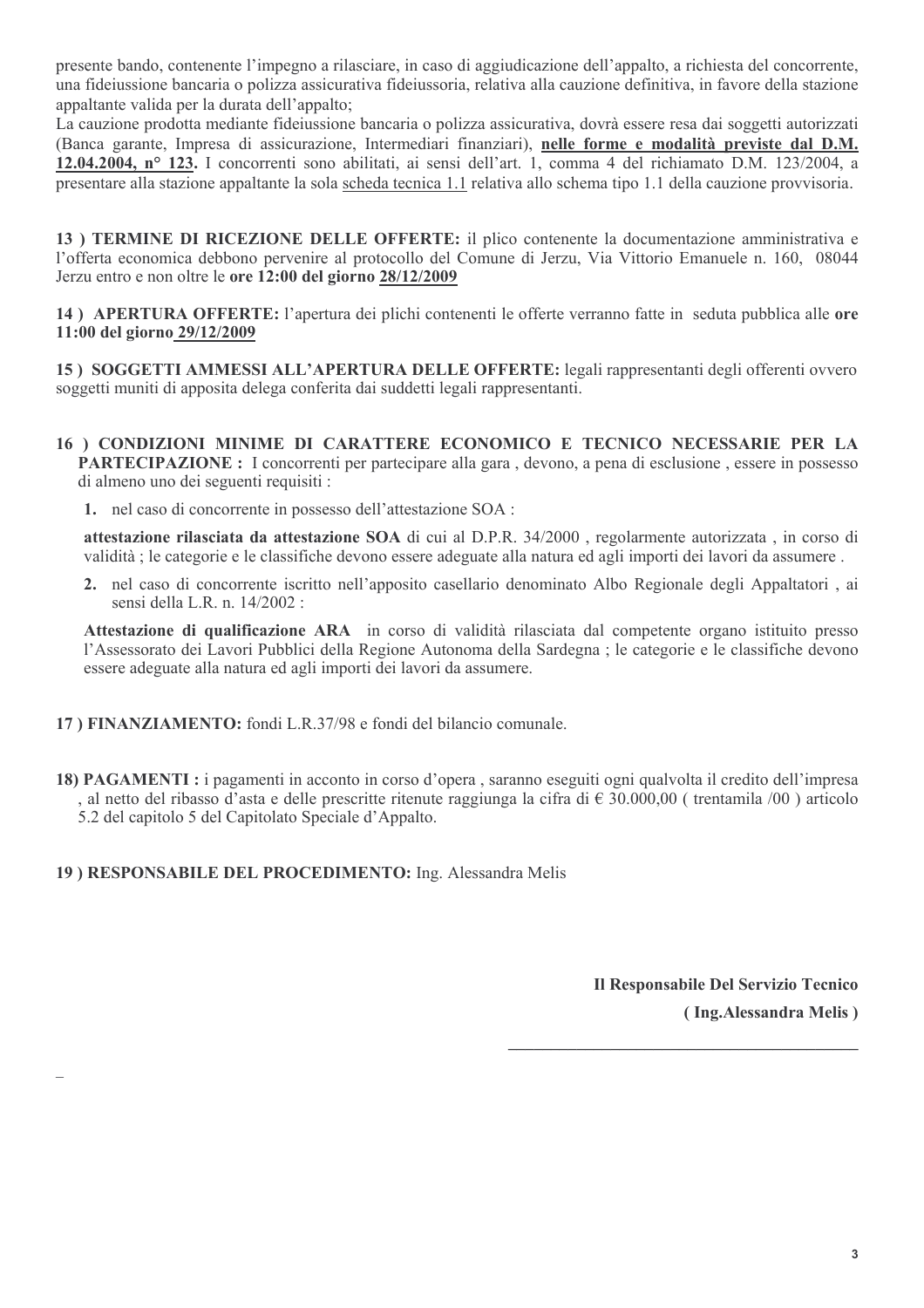### **DISCLIPLINARE DI GARA** "(Urbanizzazione primaria (illuminazione e pavimentazione) da piazza Pappabisu alla Cantina Sociale di Jerzu) "

#### SOGGETTI AMMESSI ALLA GARA

Gli offerenti possono partecipare alla gara qualora siano in possesso dei requisiti economico-finanziari e tecnico-organizzativi richiesti, determinati con riferimento alla categoria prevalente e alle eventuali categorie di lavorazioni diverse dalla prevalente, per gli importi corrispondenti.

Le lavorazioni relative a opere generali a qualificazione obbligatoria, a opere specializzate, e a strutture, impianti ed opere speciali, indicate nel bando di gara come categorie scorporabili e/o subappaltabili, non possono essere eseguite direttamente dalle imprese qualificate per la sola categoria prevalente, se prive delle relative qualificazioni; esse, fatto salvo quanto previsto all'art. 37, comma 11, del D.Lgs 163/2006, sono comunque subappaltabili ad imprese in possesso delle relative qualificazioni. Le medesime lavorazioni sono altresì eseguibili in associazione temporanea di imprese di tipo verticale, costituite ai sensi dell'art. 37 del D.Lgs 163/2006.

Per le A.T.I. di tipo orizzontale, per i raggruppamenti temporanei di imprese e per i consorzi di cui all'art. 34 comma 1 lett. d) e) ed f) del Codice dei contratti, alla capogruppo è richiesto il possesso dei requisiti prescritti nella nella misura del 40% mentre alle mandanti è richiesto il possesso dei medesimi requisiti nella misura minima del 10%, purchè la somma dei requisiti sia almeno pari a quella richiesta nel presente bando di gara. L'impresa mandataria deve possedere i requisiti nella misura maggioritaria.

Le imprese riunite in A.T.I. sono tenute ad eseguire i lavori nella percentuale corrispondente alla quota di partecipazione al raggruppamemento ed essere qualificate per la stessa percentuale.

Per le A.T.I. di tipo verticale, per i raggruppamenti temporanei di imprese e per i consorzi di cui all'art. 34 comma 1 lett. d) e) ed f) del Codice dei contratti, all'impresa capogruppo i requisiti previsti sono richiesti con riferimento alla categoria prevalente mentre a ciascuna mandante sono richiesti i requisiti previsti per l'importo dei lavori della categoria che la stessa intende assumere e nella misura indicata per l'impresa singola.

Sono ammesse a partecipare le associazioni miste.

Se l'impresa singola o le imprese che intendano riunirsi in associazione temporanea hanno i requisiti per partecipare alla gara di cui al presente bando, possono associare altre imprese qualificate anche per categorie ed importi diversi da quelli richiesti nel bando medesimo, a condizione che i lavori eseguiti da queste ultime non superino il 20 (venti) per cento dell'importo complessivo dei lavori e che l'ammontare complessivo delle qualificazioni possedute da ciascuna sia almeno pari all'importo dei lavori che saranno ad esse affidati.

Ai sensi dell'art. 34 lett. f), d.lgs. 163/2006, sono ammessi i soggetti che abbiano stipulato il contratto di gruppo europeo di interesse economico (GEIE) ai sensi del D.lgs. n. 240 del 1991.

E' fatto divieto agli offerenti di partecipare alla gara in più di un'associazione temporanea o consorzio di cui all'art. 34, comma 1, lett. d) ed e) del Codice dei contratti ovvero di partecipare alla gara anche in forma individuale qualora abbia partecipato alla gara medesima in associazione o consorzio. Tale divieto si applica anche ai soggetti di cui all'art. 34 comma 1 lett. f) del Codice dei contratti.

E' vietata l'associazione in partecipazione. E' vietata altresì qualsiasi modificazione alla composizione dei raggruppamenti temporanei e dei consorzi ordinari di offerenti rispetto a quella risultante dall'impegno presentato in sede di offerta.

Sono ammessi i Consorzi di cui all'art. 34 comma 1 lett. b), c) ed e) D.lgs. 163/2006 e m.i. (per le modalità di partecipazione ved. oltre punti  $3 - A e 3 - B$ ).

Sono ammesse altresì a partecipare alla gara le imprese dei Paesi appartenenti all'U.E. in base alla documentazione prodotta, secondo le normative vigenti nei rispettivi Paesi, ed in possesso di tutti i requisiti prescritti per la partecipazione alla gara delle imprese italiane.

#### MODALITA' DI PRESENTAZIONE E CRITERI DI AMMISSIBILITA' DELLE OFFERTE

L'Impresa per prendere parte alla gara dovrà far pervenire per posta in raccomandata espressa o posta celere, o a mano presso l'Ufficio Protocollo di questo Comune, un plico sigillato e controfirmato (a pena di nullità dell'offerta) sui lembi di chiusura, indirizzato al Comune di Jerzu, Via Vittorio Emanuele 160 – 08044 Jerzu, entro le ore 12,00 del 28/12/2009, a pena di esclusione.

Detto plico dovrà contenere al suo interno, a pena di esclusione dalla gara, due distinte buste, sigillate e controfirmate su tutti i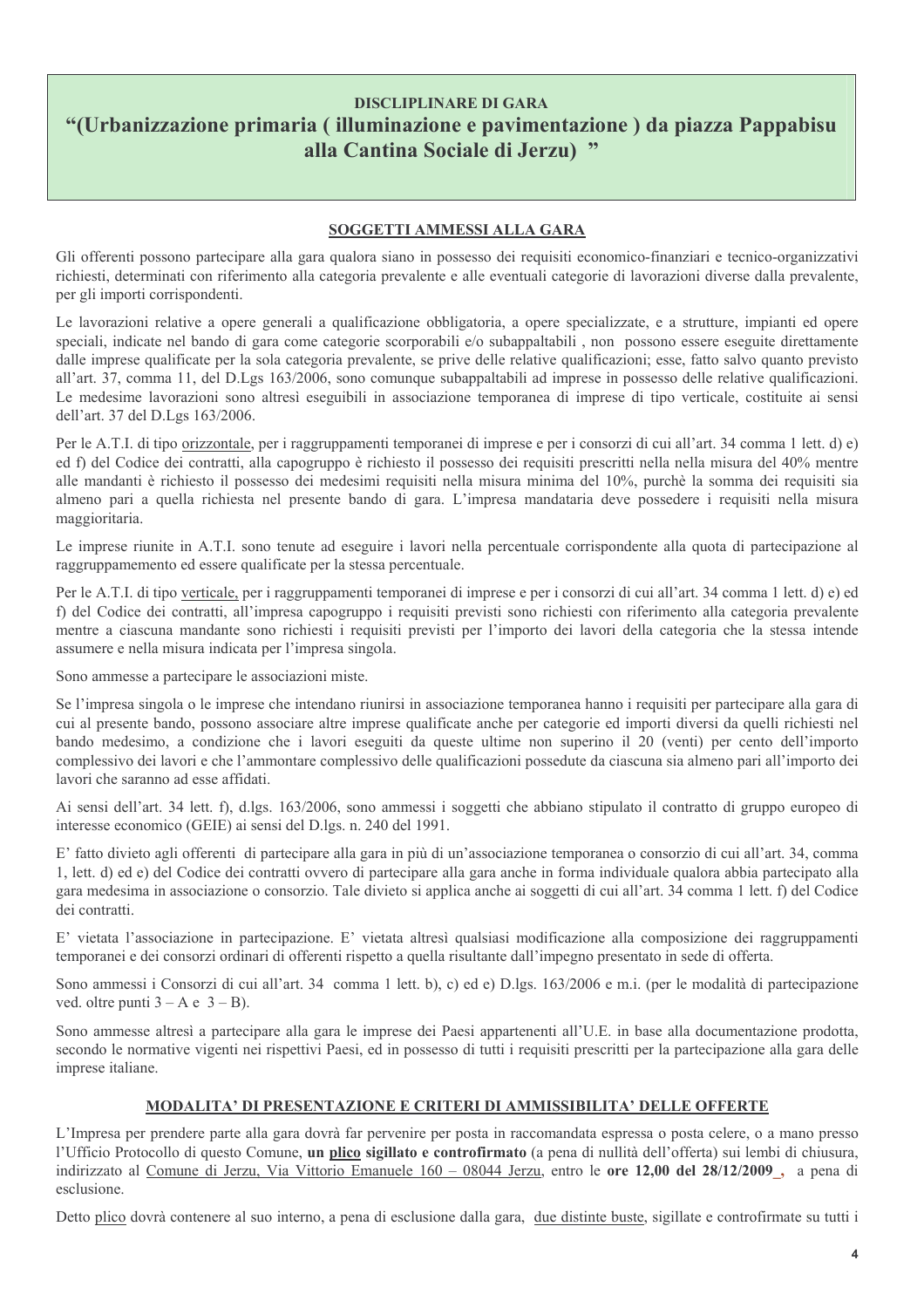lembi di chiusura riportanti, rispettivamente, le seguenti diciture:

#### a) "Offerta economica".

#### b) "Documentazione amministrativa"

Sul plico e su entrambe le buste contenenti l'offerta economica e la documentazione amministrativa, dovrà essere riportato, oltre all'esatta indicazione della ragione sociale del mittente con il relativo indirizzo, anche la seguente dicitura: "gara d'appalto del giorno 29/12/2009 per i lavori di "(Urbanizzazione primaria (illuminazione e pavimentazione) da piazza Pappabisu alla Cantina Sociale di Jerzu) "

Nella busta "A"

#### **OFFERTA ECONOMICA**

devono essere contenuti, a pena di esclusione, i seguenti documenti:

**DICHIARAZIONE DI OFFERTA** datata e sottoscritta, a pena di esclusione, dal legale rappresentante dell'impresa e, in caso di Associazione Temporanea di Imprese/GEIE/Consorzio di cui all'art. 34 comma 1, lett. d), e) ed f) del D.lgs. 163/2006, da tutti i rappresentanti legali dei soggetti partecipanti al raggruppamento (pena l'esclusione dell'offerta) con indicazione specifica dell'oggetto dei lavori, contenente:

- a) l'indicazione del prezzo (inferiore o uguale al prezzo posto a base di gara), al netto degli oneri per la sicurezza – espresso in cifre ed in lettere e il conseguente ribasso percentuale determinato mediante RIBASSO SULL'IMPORTO DEI LAVORI POSTO A BASE DI GARA-,
- b) il corrispondente RIBASSO PERCENTUALE, espresso in cifre ed in lettere, che l'offerente offre per l'esecuzione dei lavori.

#### L'offerta deve contenere la dichiarazione ex art. 71, c. 2

D.P.R. 554/99, , con la quale il legale rappresentante attesti :

- di avere esaminato gli elaborati progettuali, compreso il computo metrico, di essersi recato sul luogo di esecuzione dei lavori, di aver preso conoscenza delle condizioni locali, della viabilità di accesso, delle cave eventualmente necessarie e delle discariche autorizzate nonché di tutte le circostanze generali e particolari suscettibili di influire sulla determinazione dei prezzi, sulle condizioni contrattuali e sull'esecuzione dei lavori e di aver giudicato i lavori stessi realizzabili, gli elaborati progettuali adeguati ed i prezzi nel loro complesso remunerativi e tali da consentire il ribasso offerto; di aver effettuato una verifica della disponibilità della manodopera necessaria per l'esecuzione dei lavori nonché della disponibilità di attrezzature adeguate all'entità e alla tipologia e categoria dei lavori in appalto.

L'aggiudicazione avviene in base al ribasso percentuale indicato in lettere.

E' nulla l'offerta priva di data e di sottoscrizione e delle dichiarazioni di cui sopra.

Il prezzo globale ed il ribasso sono espressi in cifre ed in lettere e vengono riportati nelle dichiarazione di cui sopra. Il prezzo netto complessivo offerto non potrà superare quello posto a base di gara.

Nel caso di associazione temporanea di imprese/GEIE/C/consorzio di cui all'art. 34 comma 1 lett. d), e) ed f) del Codice dei contratti, l'offerta deve essere sottoscritta, pena esclusione, da tutti i rappresentanti delle imprese associate/consorziate.

L'offerta economica unitamente alle suddette dichiarazioni, dovrà essere chiusa in apposita busta debitamente sigillata affinchè sia garantita la piena integrità e segretezza dell'offerta, a pena di esclusione, con controfirma sui lembi di chiusura dallo stesso soggetto che ha espresso l'offerta medesima. Nella busta contenente l'offerta dovrà indicarsi l'oggetto della gara e l'impresa offerente.

In tale busta non devono essere inseriti altri documenti oltre quelli specificatamente indicati.

La busta contenente l'offerta dovrà essere inserita nel plico sopraindicato, nel quale saranno contenuti anche i documenti richiesti a corredo dell'offerta stessa.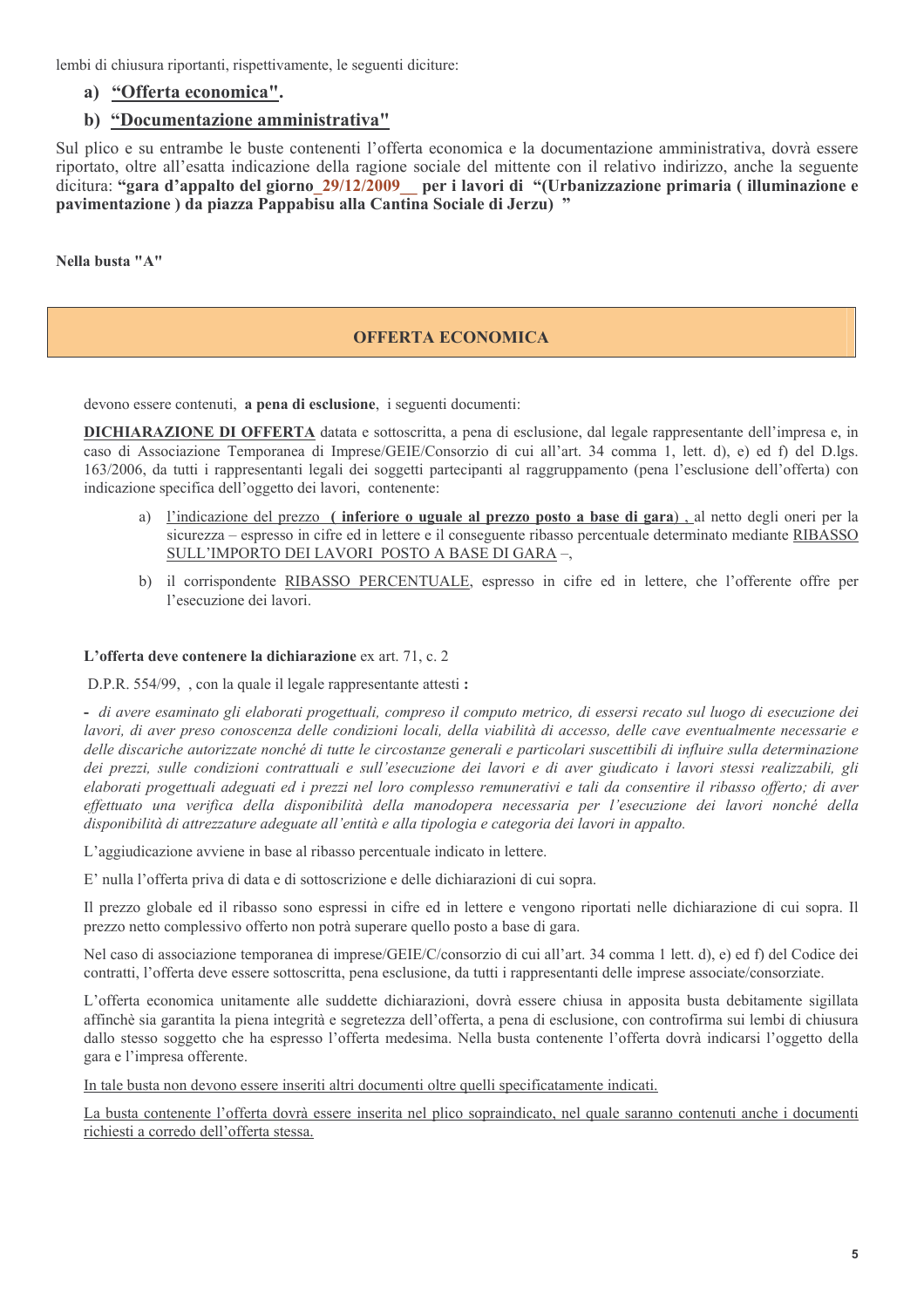#### 2. DOCUMENTAZIONE AMMINISTRATIVA A CORREDO DELL'OFFERTA

devono essere contenuti, a pena di esclusione, la documentazione elencata ai punti appresso indicati, utilizzando preferibilmente i moduli predisposti dall'amministrazione:

- **ISTANZA DI PARTECIPAZIONE E DICHIARAZIONE** redatta su carta legale (applicare bollo da  $\in$  14,62), datata  $2.A$ e sottoscritta, a pena di esclusione, dal titolare o legale rappresentante dell'impresa, resa ai sensi degli art. 46 e 47 D.P.R. 445/2000 ed accompagnata (a pena di esclusione) da copia fotostatica del documento di riconoscimento del dichiarante ovvero, per gli offerenti non residenti in Italia, documentazione idonea equivalente resa secondo la legislazione dello stato di appartenenza, contenente, a pena di esclusione, oltre l'oggetto dell'appalto per il quale si concorre, quanto appresso indicato:
- 1) DICHIARA (con indicazione specifica a pena di esclusione) l'inesistenza delle situazioni indicate nell'art. 38 Codice dei contratti, come integrato dal D.lgs. 113 del 31.07.2007, ed in particolare:
	- a) che l'impresa non si trova in stato di fallimento, liquidazione coatta, di concordato preventivo e che non è in corso un procedimento per la dichiarazione di una di tali situazioni:
	- b) che nei confronti dei soggetti cessati dalla carica nel triennio antecedente la data di pubblicazione del bando di gara (indicare esattamente nome, cognome, dati anagrafici), non sussiste alcuna delle ipotesi previste dall'art. 38 lett. c) del Codice dei contratti, ovvero che l'impresa ha adottato atti o misure di completa dissociazione della condotta penalmente sanzionata, di cui fornisce allegata dimostrazione. La dichiarazione può essere resa dal legale rappresentante della ditta offerente o personalmente da ciascuno dei soggetti interessati. Resta in ogni caso salva l'applicazione dell'art. 178 Codice Penale e dell'art. 445, c. 2 Cod. Proc. Penale.
	- c) di non aver violato il diritto di intestazione fiduciaria posto dall'art. 17 della Legge 19 marzo 1990 n. 55;
	- d) di non aver commesso gravi infrazioni debitamente accertate alle norme in materia di sicurezza e ad ogni altro obbligo derivante da rapporti di lavoro, risultanti dai dati in possesso dell'Osservatorio dei Lavori Pubblici;
	- e) di non aver commesso grave negligenza o malafede nell'esecuzione di prestazioni affidate dall'Ente che bandisce la gara; di non avere commesso un errore grave nell'esercizio della propria attività;
	- di non aver commesso violazioni, definitivamente accertate, rispetto agli obblighi relativi al pagamento di imposte  $f$ e tasse, secondo la legislazione italiana o dello Stato di appartenenza;
	- g) di non aver reso, nell'anno antecedente la data di pubblicazione del bando di gara, false dichiarazioni in merito ai requisiti ed alle condizioni rilevanti per la partecipazione alle procedure di gara, risultanti dai dati in possesso dell'Osservatorio dei Lavori pubblici;
	- h) di non aver commesso violazioni gravi, definitivamente accertate, alle norme in materia di contributi previdenziali ed assistenziali, secondo la legislazione italiana o dello Stato di appartenenza;
	- i) la non applicazione all'impresa, della sanzione interdittiva prevista dall'art. 9, comma 2, lett. c) del D.lgs. n. 231/2001 o altra sanzione che comporta il divieto di contrarre con la pubblica amministrazione, compresi i provvedimenti interdittivi di cui all'art. 36-bis, comma 1, del decreto-legge 4 luglio 2006 n. 223, convertito con modificazioni, dalla legge 4 agosto 2006, n. 248;
	- j) la non applicazione all'impresa della sospensione o della revoca dell'attestazione SOA da parte dell'Autorità per avere prodotto falsa documentazione o dichiarazioni mendaci, risultanti dal casellario informatico.
- 2) DICHIARA, pena l'esclusione:
	- k) di essere in regola con gli adempimenti in materia di contributi sociali e previdenziali (INPS INAIL CASSA EDILE) ai sensi della L. 266/2002 e secondo la legislazione vigente;
	- la propria condizione di non assoggetabilità agli obblighi relativi alle assunzioni obbligatorie di cui alla L. 68/99  $\left| \right\rangle$

ovvero

m) l'ottemperanza degli obblighi relativi alle assunzioni obbligatorie di cui alla L. 68/99;

#### 3) DICHIARA, pena l'esclusione:

n) l'inesistenza di situazioni di controllo ex art. 2359 C.C. con altre imprese partecipanti alla gara, nonchè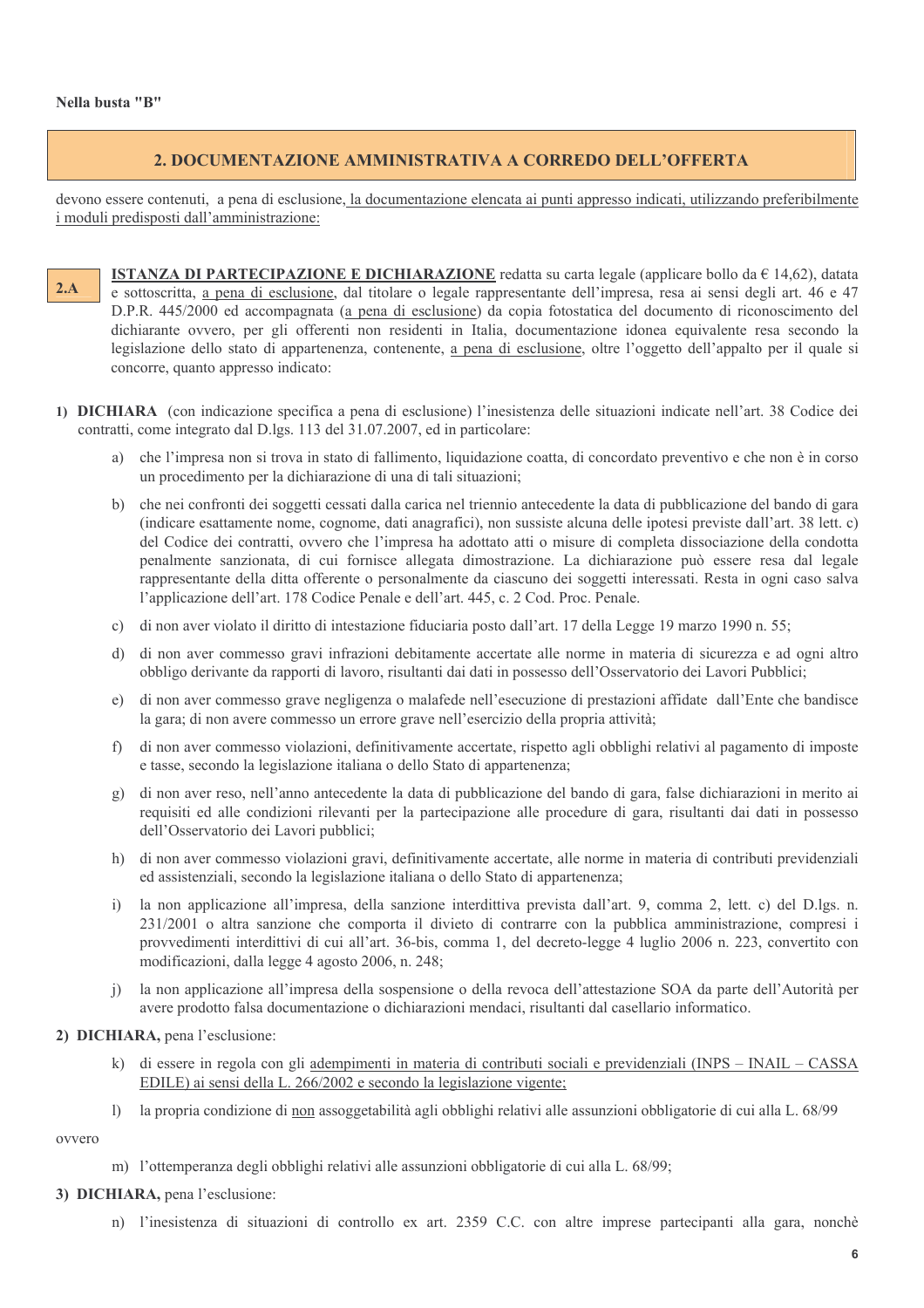l'inesistenza di situazioni di collegamento e/o collegamento sostanziale con altri offerenti, quali ad esempio la non comunanza con altre imprese offerenti del legale rappresentante/titolare/amministratori/soci/direttori tecnici/procuratori con poteri di rappresentanza, nonchè ipotesi in cui le offerte siano imputabili ad un unico centro decisionale.

#### 4) DICHIARA, pena l'esclusione:

- l'iscrizione presso il competente Registro della Camera di Commercio, Industria, Agricoltura, Artigianato, precisando l'attività per la quale l'impresa è iscritta, che deve corrispondere a quella oggetto del presente appalto, nonchè i dati dell'iscrizione numero e data di iscrizione -, forma giuridica. Inoltre i dati relativi posizioni previdenziali ed assicurative ed alla Cassa Edile. Per le ditte con sede in altro Stato, indicare i dati di iscrizione nel competente albo o lista ufficiale dello Stato di appartenenza; nell'ipotesi di non iscrizione indicare espressamente i motivi.

Per le Società Cooperative o Consorzi di cui all'art. 34 comma 1 lett. b) del D.lgs. 163/06: l'iscrizione all'Albo Nazionale degli Enti Cooperativi, con indicazione della sezione e del numero di iscrizione ovvero, in caso di mancata iscrizione indicazione dei motivi;

- i nominativi, le date di nascita, la residenza dei titolari, soci, direttori tecnici, amministratori muniti di legale rappresentanza, soci accomandatari:

- i nominativi, le date di nascita, la residenza dei titolari, soci, direttori tecnici, amministratori muniti di legale rappresentanza, soci accomandatari, cessati dalla carica nel triennio antecedente la data di pubblicazione del bando;

A pena di esclusione, la dichiarazione di cui sopra dovrà essere sottoscritta dal legale rappresentante in caso di offerente singolo. Nel caso di offerenti costituiti da imprese riunite o associate o da riunirsi o associarsi, la dichiarazione deve essere prodotta da ciascun offerente che costituisce o che costituirà l'associazione o il consorzio.

#### $2.B$

DICHIARAZIONE SOSTITUTIVA, pena di esclusione, resa ai sensi dell'art. 46 D.P.R. 445/2000, relativa ai requisiti di ordine generale di seguito elencati, attestante l'inesistanza delle situazioni indicate al comma 1 lett. b) e c) dell'art. 38 Codice dei Contratti, indicandole specificatamente a pena di esclusione:

- a) assenza a proprio carico di procedimenti in corso per l'applicazione di una delle misure di prevenzione di cui all'art. 3 L. n. 1423/56, o di una delle cause ostative previste dall'art. 10 della L. 31 maggio 1965 n. 575;
- b) inesistenza di sentenze di condanna passate in giudicato; di decreto penale di condanna divenuto irrevocabile; di sentenza di applicazione delle pena su richiesta ai sensi dell'art. 444 C.P.P. per reati gravi in danno dello Stato o della Comunità che incidono sulla moralità professionale: di sentenza passata in giudicato per reati di partecipazione a un'organizzazione criminale, corruzione, frode, riciclaggio, quali definiti dagli atti comunitari.

Ai sensi dell'art. 38, 2° comma, il dichiarante dovrà indicare le eventuali condanne per le quali abbia beneficiato della non menzione

Tale dichiarazione deve essere resa, a pena di esclusione, a cura dei soggetti di seguito indicati:

Titolare e Direttori Tecnici, nel caso in cui questi ultimi siano persone diverse dal primo, per le imprese individuali;

I Soci e i Direttori Tecnici se trattasi di Società in nome collettivo;

I/il Soci/o accomandatario e il Direttore tecnico se trattasi di Società in accomandita semplice;

Amministratori muniti di poteri di rappresentanza e Direttori Tecnici per ogni altro tipo di Società o di Consorzio.

#### $2.C$

#### Pena l'esclusione:

- ATTESTAZIONE DI OUALIFICAZIONE SOA (o fotocopia accompagnata da dichiarazione del legale rappresentante attestante la conformità all'originale ai sensi del d.p.r. 445/2000) in corso di validità, rilasciata da una SOA autorizzata ex D.P.R. 34/2000, che documenti il possesso in categorie e classifiche adeguate;

#### **OVVERO:**

- ATTESTAZIONE DI QUALIFICAZIONE ARA (o fotocopia accompagnata da dichiarazione del legale rappresentante attestante la conformità all'originale ai sensi del d.p.r. 445/2000) rilasciata dall'Albo Regionale degli Appaltatori ex L. R. n. 14 del 09.08.2002, in corso di validità, rilasciata ex D.P.R. 34/2000, che documenti il possesso in categorie e classifiche adeguate;

#### **OVVERO:**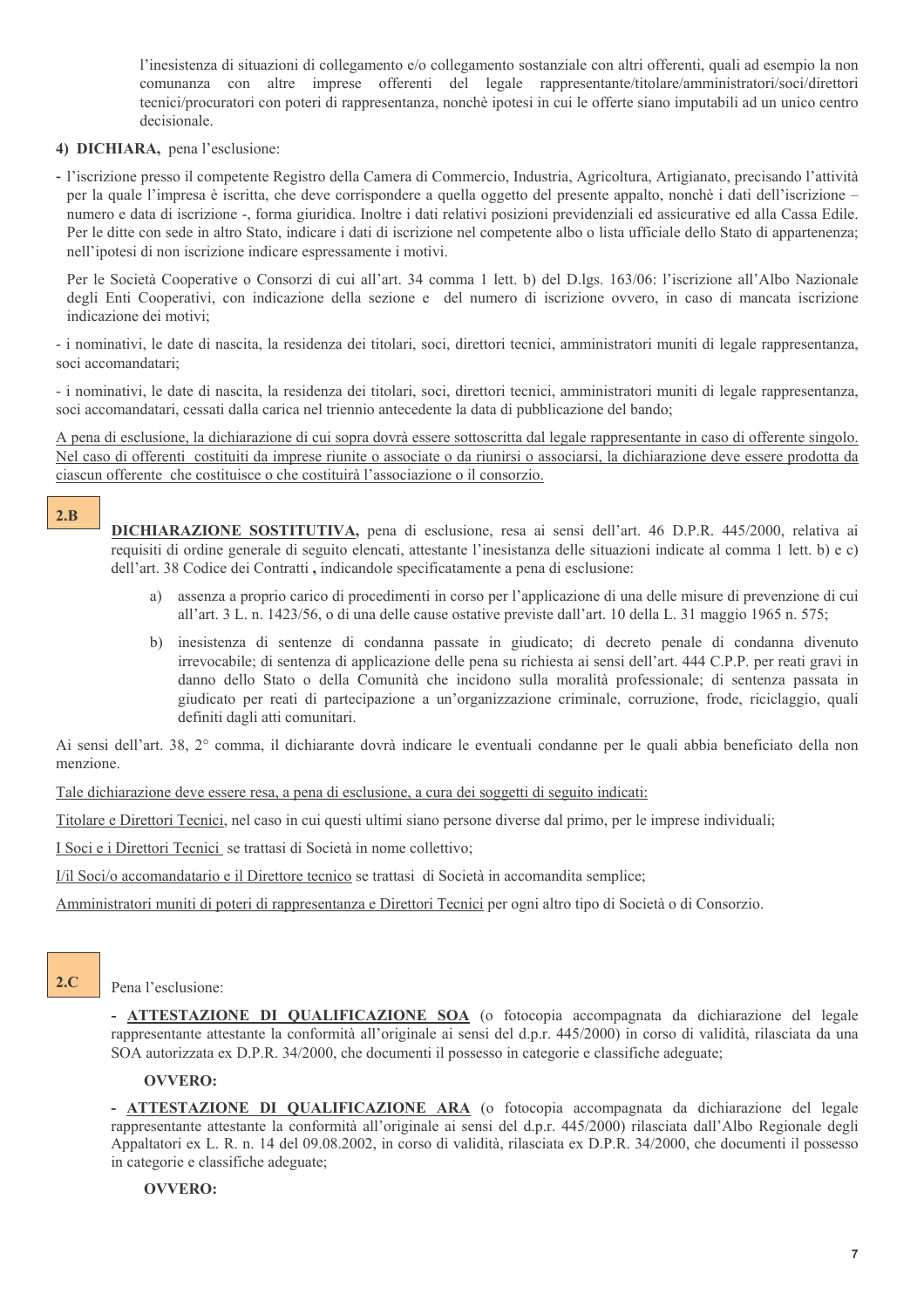- CERTIFICATO DI ISCRIZIONE ALLA CAMERA DI COMMERCIO (esclusivamente per lavori a base d'asta inferiore a  $\in$  77.468,53), che documenti il possesso della qualificazione nelle categorie adeguate ai lavori da assumere;

Per i concorrenti stabiliti in altri Stati aderenti all'Unione Europea, dichiarazione inerente al possesso dei requisiti di cui all'art. 3, comma 7, del D.P.R. n. 34/2000.

Per i Consorzi di Cooperative. Consorzi tra imprese artigiane e Consorzi Stabili d cui all'art. 34, comma 1, lett. b) e c). del Codice dei contratti, i requisiti di qualificazione (SOA o ARA e sistema di qualità) devono essere posseduti e dimostrati dal Consorzio

#### **INOLTRE:**

Pena l'esclusione, sia i Consorzi di cui alla lett. b) che i Consorzi di cui alla lett. c) dell'art. 34 D.lgs. 163/2006, sono tenuti a presentare, l'elenco degli associati e/o consorziati. Detto elenco dovrà essere prodotto, a pena di esclusione, sia dal concorrente/consorzio che partecipa alla gara, sia dall'eventuale consorzio di cui all'art. 34, comma 1, lett. b) e c) del D.Lgs. n° 163/2006 indicato quale esecutore dei lavori.

E' ammesso l'avvalimento ai sensi dell'rt. 49 Codice dei Contratti.

 $\blacktriangleright$ In questo caso, l'impresa ausiliata dovrà presentare, pena di esclusione, anche i documenti appresso indicati:

- dichiarazione sottoscritta dal legale rappresentante, attestante l'avvalimento dei requisiti necessari per la partecipazione alla gara, con specifica indicazione dei requisiti stessi e dell'impresa ausiliaria;

- contratto, in originale o copia autentica ai sensi dell'art. 18 del DPR 445/2000, in virtù del quale l'impresa ausiliaria si obbliga nei confronti dell'offerente a fornire i requisiti e a mettere a disposizione le risorse necessarie, dettagliatamente indicate, per tutta la durata dell'appalto e del valore economico di ciascuna di esse. Nel caso di avvalimento nei confronti di un'impresa che appartiene al medesimo gruppo, in luogo del contratto può essere presentata dichiarazione sostitutiva sottoscritta dal legale rappresentante attestante il legame giuridico ed economico esistente nel gruppo;

- attestazione S.O.A. ai sensi del DPR 34/2000 regolarmente autorizzata, o ARA ai sensi della L. R. n. 14 del 09.08.2002, in corso di validità, per le categorie in cui il offerente eventualmente si qualifica per gli importi richiesti dal bando di gara.

 $\blacktriangleright$ L'impresa ausiliaria, dovrà presentare, pena di esclusione, i documenti relativi ai requisiti di ordine generale e speciale richiesti dal bando di gara per l'impresa ausiliata, da presentarsi, pena l'esclusione, con le identiche modalità previste per l'impresa ausiliata. In particolare l'impresa ausiliaria dovrà presentare, pena l'esclusione, la documentazione indicata ai precedenti punti di questo bando ed in particolare:

| <b>PUNTO</b> | 2.A  | Punto 1 lett. a), b), c), d), e), f), g), h), i), j); Punto 2, 3, 4;                                                                                                                                                                                                                   |
|--------------|------|----------------------------------------------------------------------------------------------------------------------------------------------------------------------------------------------------------------------------------------------------------------------------------------|
| <b>PUNTO</b> | 2.B. | lett. $a)$ e b);                                                                                                                                                                                                                                                                       |
| <b>PUNTO</b> | 2.C. | Si precisa che qualora l'ausiliaria o l'ausiliata per la qualificazione nella categoria prevalente e/o<br>scorporabile necessiti di una iscrizione per classifica pari o superiore alla III, dovrà essere in<br>possesso della certificazione di cui all'art. 2 lett. q) D.P.R. 34/00. |

 $\blacktriangleright$ Pena di esclusione, dichiarazione con la quale attesta che non sta eseguendo in proprio lavori, con quelli stessi strumenti che vengono messi a disposizione per il presente appalto e che non ha altri procedimenti di avvalimento in corso.

 $\blacktriangleright$ Pena l'esclusione, dichiarazione sottoscritta dal legale rappresentante con cui l'impresa attesta che l'impresa non partecipa alla gara in proprio o associata o consorziata ai sensi dell'art. 34 del del Codice dei contratti, nè si trova in una delle situazioni di controllo di cui all'rt. 34 del Codice dei contratti con una delle altre imprese che partecipano alla gara.

Pena l'esclusione dalla gara, ai sensi dell'art. 49 comma 6 del Codice dei contratti, non è ammesso il cumulo tra attestazioni SOA o ARA relative alla stessa categoria e l'offerente e non potrà avvalersi di più imprese ausiliarie per per ciascuna categoria.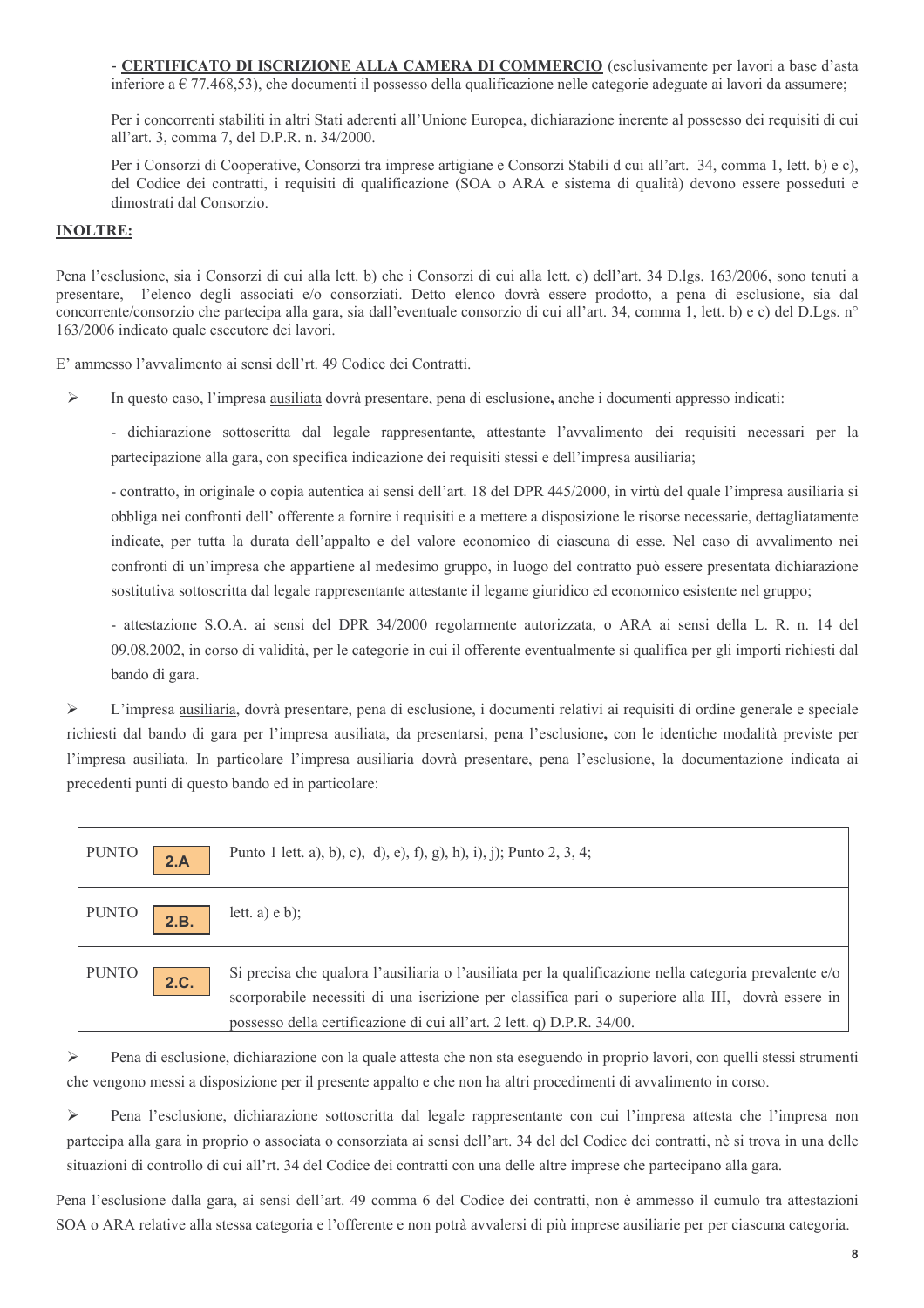Pena l'esclusione non è consentito, ai sensi dell'art. 49 comma 8 del Codice dei contratti che della stessa impresa ausiliaria si avvalga più di un offerente. E' altresì vietata la partecipazione alla medesima gara dell'impresa ausiliaria e dell'impresa che si avvale dei requisiti.

Contributo a favore dell'Autorità di vigilanza di  $\epsilon$  0,00 essendo l'importo dei lavori inferiore a  $\epsilon$  150.000,00.

 $2.D$ 

 $2.E$ **DICHIARAZIONE DI SUBAPPALTO.** Sottoscritta dal titolare o legale rappresentante dell'impresa da cui risultino i lavori o le parti di opere che si intendono subappaltare o concedere in cottimo, in conformità a quanto previsto dall'art. 118 Codice dei Contratti e dall'art. 30 D.P.R. 34/2000.

La mancata espressione della volontà di ricorso al subappalto per quelle categorie – non possedute dal partecipante – indicate nel bando di gara come subappaltabili, comporta l'esclusione dalla gara.

#### $2.F$ **CAUZIONE PROVVISORIA** (art. 75 del Codice dei Contratti) di  $\epsilon$  2.878,78 pari al 2 % dell'importo complessivo dell'appalto, sotto forma di cauzione o di fideiussione.

La prestazione di cauzioni provvisorie di importo inferiore a quello richiesto è causa di esclusione dalla gara.

Pena l'esclusione, la garanzia con indicazione espressa e specifica dell'oggetto dell'appalto cui la stessa si riferisce, può essere costituita in uno dei seguenti modi:

- cauzione costiuita mediante versamento in contanti o in titoli del debito pubblico o garantiti dallo Stato al corso nel  $\bigcap$ giorno del deposito, presso una sezione della Tesoreria Provinciale (Banca d'Italia) o presso le aziende di credito autorizzate a titolo di pegno a favore della stazione appaltante:
- fideiussione, a scelta degli offerenti, bancaria o assicurativa o rilasciata da intermediari finanziari iscritti nell'elenco  $\bigcap$ speciale di cui all'art. 107 D.lgs. 385/93, che svolgono in via esclusiva o prevalente attività di rilascio di garanzie, a ciò specificamente autorizzati dal Ministero del Tesoro e del Bilancio, e della Programmazione, autorizzazione che deve essere presentata in copia unitamente alla polizza.

La garanzia deve prevedere espressamente, pena l'esclusione, la rinuncia al beneficio della preventiva escussione del debitore principale, la rinuncia all'eccezione di cui all'art. 1957 comma 2 del codice civile, la sua operatività entro 15 giorni a semplice richiesta scritta della stazione appaltante e contenere l'impegno a rilasciare la garanzia definitiva qualora l'offerente risultasse aggiudicatario.

La garanzia deve inoltre avere validità per almeno 180 giorni dalla data di presentazione dell'offerta.

#### SI RICHIAMA L'ATTENZIONE DELLE IMPRESE SULLA NECESSITA' DI INTEGRARE LE POLIZZE E LE RELATIVE SCHEDE TECNICHE NEL SENSO SOPRAINDICATO.

Gli offerenti in possesso della certificazione di qualità ovvero della dichiarazione della presenza di elementi significativi e tra loro correlati del sistema di qualità, rilasciata da organismi accreditati ai sensi delle norme europee della serie UNI CEN EN 45000, relativa alla categoria/categorie dei lavori da eseguire e per i quali si qualificano, ai sensi dell'art. 40 comma 7 del Codice dei contratti, usufruiscono della riduzione del 50% dell'importo della cauzione provvisoria e definitiva in caso di aggiudicazione, allegando il relativo certificato in originale o in fotocopia accompagnata da dichiarazione del legale rappresentante attestante la conformità all'originale ai sensi del d.p.r. 445/2000.

Pena l'esclusione, si precisa che in caso di A.T.I. la riduzione della garanzia sarà possibile solo se tutte le imprese sono certificate o in possesso della dichiarazione.

Nel caso di raggruppamento temporaneo di imprese le garanzie fidejussorie ed assicurative sono presentate dalla capogruppo in nome e per conto di tutti gli offerenti con responsabilità solidale nel caso di cui all'art. 37 comma 5 del Codice dei contratti e con responsabilità "pro quota" nel caso di cui all'art. 37 comma 6 del Codice dei contratti.

PER LA RESTITUZIONE DELLA CAUZIONE PROVVISORIA, LA STESSA POTRA' ESSERE RITIRATA PERSONALMENTE DA DELEGATO DELL'IMPRESA PRESSO IL SETTORE APPALTI.

Le cauzioni potranno essere svincolate solo a seguito dell'aggiudicazione definitiva.

#### $2.G$ **IMPRESE RIUNITE. CONSORZI DI CONCORRENTI, GEIE.**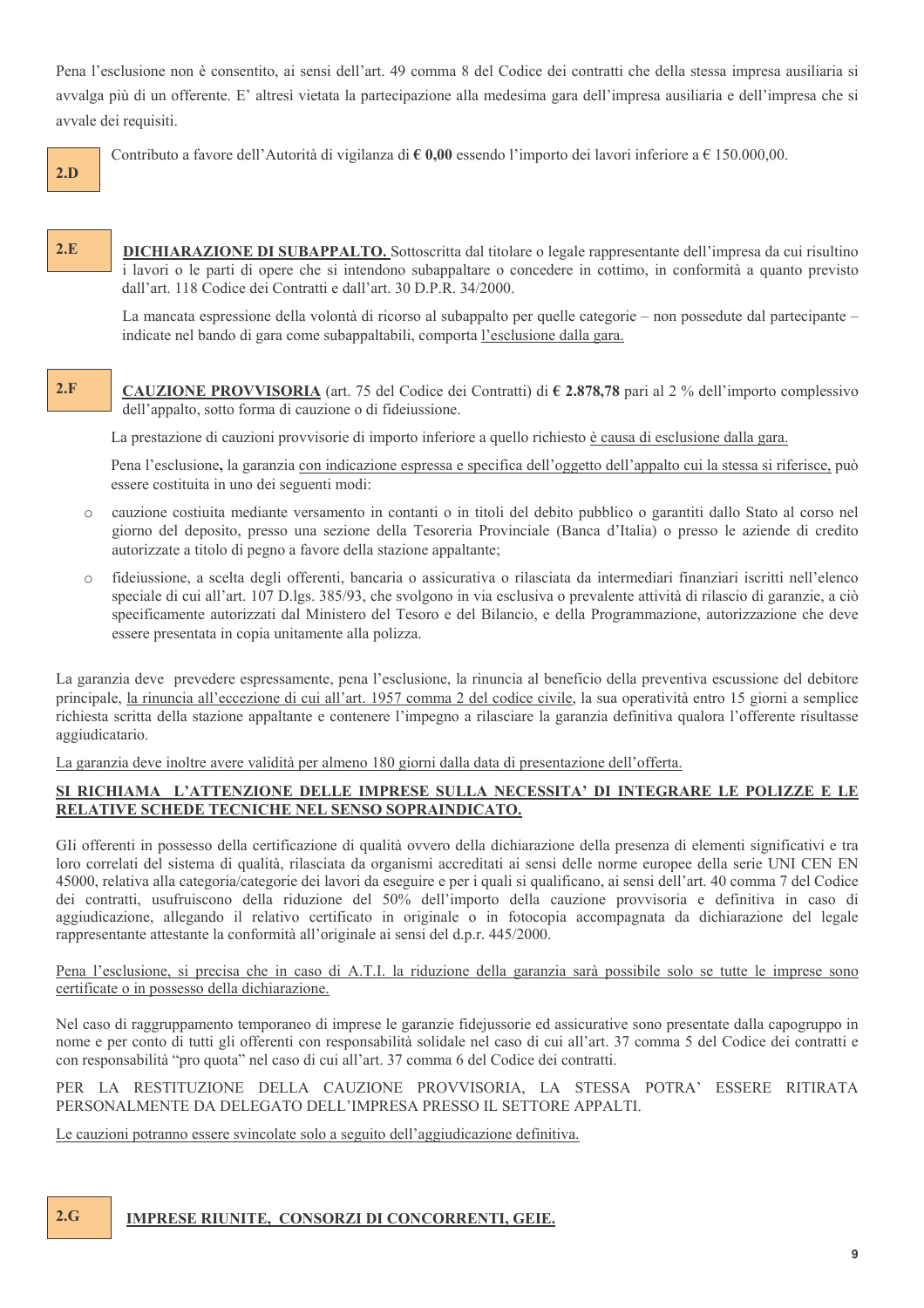La capogruppo e le riunite, dovranno presentare, a pena di esclusione, i certificati e/o le dichiarazioni di cui ai punti 2A, 2B, 2C, nonchè le percentuali di partecipazione all'A.T.I. di tutti i componenti compatibili con i requisiti dagli stessi posseduti.

La concorrente, nonchè la consorziata/e indicata quale esecutrice/i dei lavori (e quindi la/e consorziata/e per il quale il Consorzio concorre) dovrà, a pena di esclusione, presentare i certificati e/o le dichiarazioni di cui ai punti 2A, 2B, attestanti i requisiti di ordine generale, morale e professionale.

#### Raggruppamenti già costituiti:

La capogruppo dovrà inoltre presentare la seguente documentazione, a pena di esclusione:

- a) scrittura privata autenticata da un notaio con la quale é stata costituita l'associazione temporanea d'Imprese e con cui é stato conferito il mandato collettivo speciale dalle altre Imprese riunite alla capogruppo;
- b) la relativa procura, nella forma dell'atto pubblico, ai sensi dell'art. 1392 del C.C., attestante il conferimento della rappresentanza legale alla capogruppo medesima (o copia di essa autenticata).

La scrittura privata e la relativa procura possono risultare da un unico atto notarile.

#### Raggruppamenti non ancora costituiti.

Sono ammesse a presentare offerte associazioni di concorrenti, anche se non ancora costituiti. In tal caso è necessario produrre anche i seguenti documenti, a pena di esclusione:

a) Dichiarazione di partecipazione al raggruppamento, sottoscritta da tutti i rappresentanti legali delle imprese di costruzione associate

- b) Dichiarazione delle percentuali di partecipazione all'A.T.I. di tutti i componenti compatibili con i requisiti dagli stessi posseduti - e con espresso riferimento alle categorie di lavorazioni previste nel presente bando di gara, al fine anche della verifica dei singoli requisiti di partecipazione per la rispettiva partecipazione.
- c) Espressa dichiarazione di impegno a conferire, in caso di aggiudicazione della gara, mandato collettivo speciale con rappresentanza ad una di esse, da indicare come capogruppo, la quale stipulerà il contratto in nome e per conto proprio e delle mandanti.

I consorzi ex art. 34 lett. e) D.lgs. 163/2006, dovranno presentare, pena l'esclusione, tutta la documentazione richiesta dal presente bando per i raggruppamenti di imprese, fatti salvi il mandato e la procura che devono comunque essere sostituiti dall'atto costitutivo del consorzio in originale o copia dichiarata conforme o dalla dichiarazione di impegno a costituire il consorzio prevista dall'art. 37, 8° comma del D.lgs. 163/2006. Dovranno inoltre indicare in apposita dichiarazione sottoscritta da tutte le imprese che costituiranno il consorzio e che sottoscriveranno anche l'offerta, il nominativo dell'impresa consorziata che assumerà le funzioni di capogruppo, nonché l'eventuale esecuzione della parte principale e quella/e che assumerà/anno eventualmente l'esecuzione della/e categoria/e scorporate (salvo subappalto).

GEIE (soggetti costituiti ai sensi dell'art. 34, comma 1° lett. f) D.lgs. 163/2006 testo vigente), che abbiano stipulato il contratto di gruppo europeo di interesse economico ai sensi del D-lgs. 240 del 23/07/1991, dovranno presentare, pena l'esclusione, la stessa documentazione prevista per le riunione di concorrenti, salvo l'atto costitutivo o la dichiarazione di impegno a costituirsi, che dovranno essere sostituiti dall'atto costitutivo o dal la dichiarazione di impegno a costituirsi in GEIE. Dovranno inoltre indicare quale, tra le imprese, assumerà le funzioni di capogruppo, nonché l'eventuale esecuzione della parte principale e quelle della parte scorporata (salvo i casi in cui è possibile la richiesta di subappalto).

In questi casi l'offerta e le relative dichiarazioni, deve essere sottoscritta, a pena di esclusione, da tutte le imprese che costituiranno i raggruppamenti o consorzi ordinari di concorrenti.

#### È vietata qualsiasi modificazione alla composizione dell'Associazione/Consorzio Temporaneo rispetto a quella risultante dal suddetto impegno presentato in sede di offerta.

Ai sensi dell'art. 37 comma 7 Codice dei contratti, è fatto divieto ai concorrenti di partecipare alla gara, in più di un'associazione temporanea o consorzio ordinario di concorrenti, ovvero, di partecipare alla gara anche in forma individuale qualora abbia partecipato alla stessa gara in associazione o consorzio ordinario di concorrenti.

#### $2.H$

#### CONSORZI DI CUI ALL'ART. 34, LETT. B) E C) CODICE CONTRATTI

I Consorzi stabili, Consorzi tra cooperative di produzione e lavoro e Consorzi tra imprese artigiane, oltre alla presentazione di tutte le dichiarazioni previste nel presente bando, sono tenuti ad indicare se intendono eseguire direttamente i lavori oppure se intendono affidarne l'esecuzione ai consorziati, con indicazione in quest'ultimo caso dei consorziati per i quali il consorzio concorre/esecutore dei lavori. Questi ultimi dovranno rendere, a pena di esclusione, le dichiarazioni in ordine al possesso dei requisiti di ordine generale, morale e professionale di cui ai punti 2A e 2B.

**PER I CONSORZI STABILI:** ai sensi dell'art. 36 comma 5 D.lgs. 163/06, è vietata la partecipazione alla medesima procedura di affidamento del consorzio stabile e dei consorziati; in caso di inosservanza di tale divieto si applica l'art. 353 C.P.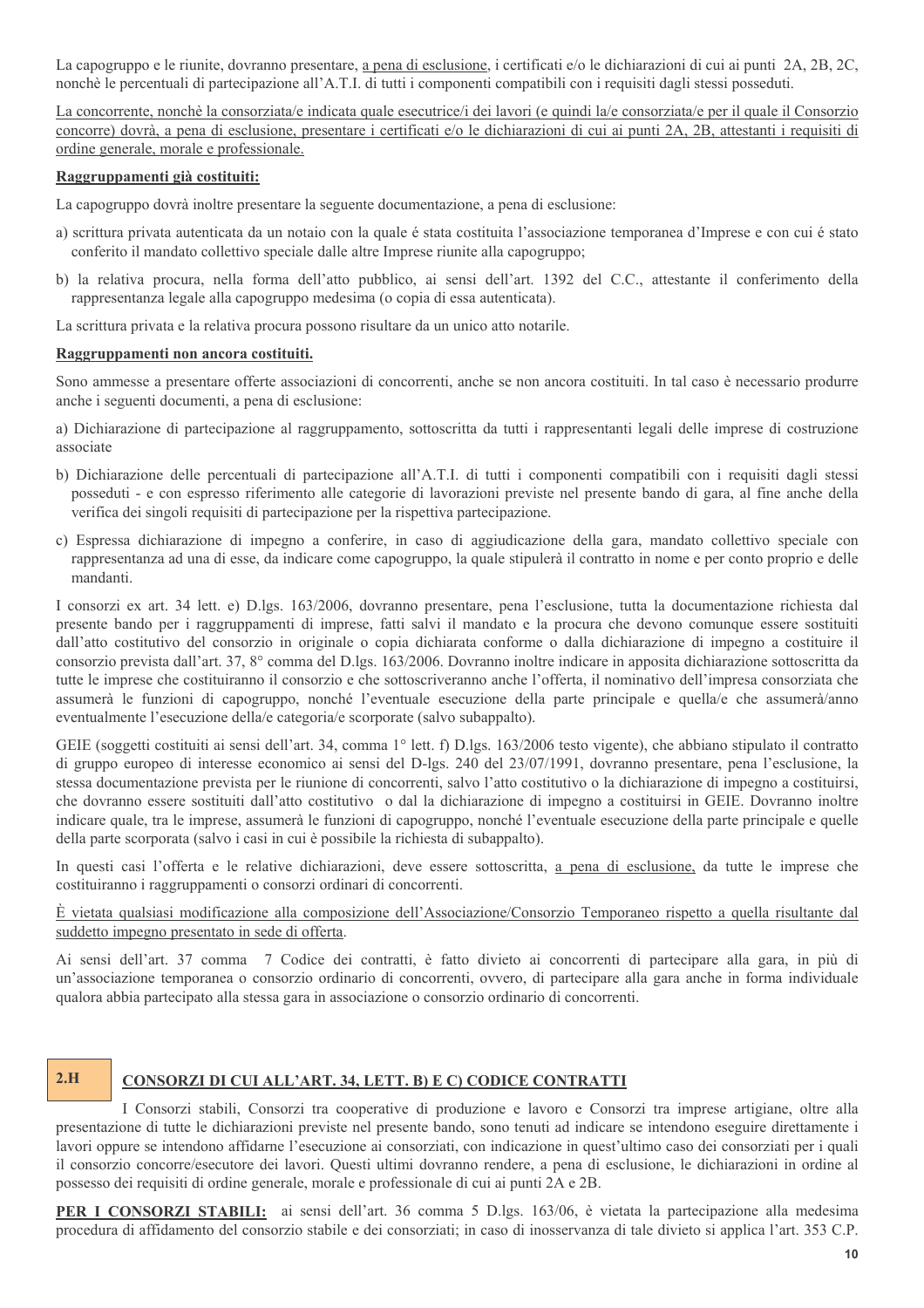E' vietata la partecipazione a più di un Consorzio stabile.

PER I CONSORZI DI CUI ALL'ART. 34 COMMA 1 LETT. B, : ai sensi dell'art. 37 comma 7 D.lgs. 163/2006 e succ. m.i., sono tenuti, pena l'esclusione, ad indicare, in sede di offerta, per quali consorziati il consorzio concorre; a questi ultimi è fatto divieto di partecipare in qualsiasi altra forma, alla medesima gara. In caso di violazione sono esclusi dalla gara sia il consorzio che il consorziato; in caso di inosservanza di tale divieto si applica l'art. 353 C.P.

Pena l'esclusione, sia i Consorzi di cui alla lett. b) che i Consorzi di cui alla lett. c) dell'art. 34 D.lgs. 163/2006, sono tenuti a presentare, l'elenco degli associati e/o consorziati.

Detto elenco dovrà essere prodotto, a pena di esclusione, dal concorrente/consorzio nonché dall'eventuale consorzio di cui all'art. 34, comma 1, lett. b) e c) del D.Lgs. nº 163/2006 indicato quale esecutore dei lavori.

#### RESTA CHIARITO ED INTESO CHE:

- tutte le dichiarazioni previste dal presente bando a cura del legale rappresentante dell'Impresa possono essere sottoscritte da 1. un procuratore a condizione che la documentazione presentata contenga la relativa procura, in originale o copia conforme o copia autenticata o dichiarata conforme dal legale rappresentante firmatario della procura stessa, pena l'esclusione. Dovrà inoltre presentare le dichiarazioni di cui all'art. 38 comma 1, lett. b) e c), e riportate al punto 2.B del disciplinare di gara, pena l'esclusione.
- le autocertificazioni, le certificazioni, i documenti e l'offerta devono essere in lingua italiana o corredati di traduzione  $2.$ giurata. Gli importi dichiarati da imprese stabilite in altro stato membro dell'Unione Europea, qualora espressi in altra valuta, devono essere convertiti in Euro;
- $\mathcal{E}$ il recapito del piego rimane ad esclusivo rischio del mittente ove, per qualsiasi motivo, lo stesso non giunga a destinazione in tempo utile;
- $4.$ trascorso il termine fissato, non verrà riconosciuta valida alcuna offerta, anche se sostitutiva o aggiuntiva di quella precedente;
- $5<sub>1</sub>$ non sono ammesse offerte condizionate o espresse in modo indeterminato;
- in caso di discordanza tra l'offerta indicata in cifre e quella indicata in lettere, prevale quella indicata in lettere. In caso di 6 discordanza tra il ribasso percentuale e l'importo offerto prevale il ribasso percentuale espresso in lettere. I ribassi percentuali espressi con più di quattro cifre decimali verranno arrotondati a quattro cifre decimali, fatta eccezione per il caso in cui tale arrotondamento determini un'uguaglianza tra due o più ribassi percentuali offerti;
- $7.$ si procederà all'aggiudicazione anche in presenza di una sola offerta valida, purchè ritenuta congrua e conveniente;
- 8. in caso di offerte uguali si procederà al sorteggio;
- $9<sub>1</sub>$ È consentivo agli offerenti di svincolarsi dalla propria offerta fino alla data di scadenza prevista dal bando per la presentazione delle offerte.

L'offerta degli offerenti è vincolante per 180 giorni dalla scadenza del termine per la sua presentazione, salvo il differimento di detto termine, su richiesta dell'Ente appaltante.

L'offerta dell'aggiudicatario è vincolante fino al termine previsto per la stipula del contratto.

- 10. nel caso di cui tra le offerte di maggior ribasso e quelle di minor ribasso, che vanno escluse dal computo ai sensi dell'art. 20 comma 7 L.R. N. 5/2007, ve ne siano alcune a pari merito, tutte saranno parimenti escluse dal computo, pur superando la percentuale del 10% delle offerte ammesse;
- la procedura di gara si conclude con l'aggiudicazione provvisoria dichiarata in sede di gara, a favore del migliore offerente.  $11.$ La stazione appaltante previa verifica dell'aggiudicazione provvisoria ed effettuate con esito positivo le verifiche in merito al possesso dei requisiti dichiarati dall'aggiudicatario provvisorio e previsti dalla normativa vigente in materia di appalti, procede all'aggiudicazione definitiva.
- all'esito della procedura di gara l'Ente comunica tempestivamente, all'aggiudicatario provvisorio l'avvenuta aggiudicazione, 12. agli esclusi i motivi dell'esclusione. Ogni altra notizia in merito all'esito della procedura è resa nota mediante pubblicazione degli esiti di gara, nelle forme ed entro i termini previsti dalla normativa vigente. La predetta pubblicazione, ha valore di comunicazione dell'aggiudicazione nei confronti di tutti i partecipanti alla gara, ai sensi dell'art. 50 L.R. n. 5/2007.
- Si chiarisce che tutte le dichiarazioni rese in sede di gara, ai fini delle verifiche, saranno riferite, alla data di scadenza della 13. presentazione dell'offerta. Si specifica inoltre che la regolarità contributiva (DURC) dovrà essere riferita alla data di scadenza delle offerte, della stipula del contratto e la regolarità dovrà permanere per tutta l'esecuzione del contratto. Eventuali richieste di regolarizzazioni e di rateizzazioni dovranno risalire a date antecedenti a quella di scadenza delle offerte.
- 14. il contratto sarà stipulato entro 120 gg. dall'aggiudicazione definitiva e comunque non prima dei 30 gg. dalla comunicazione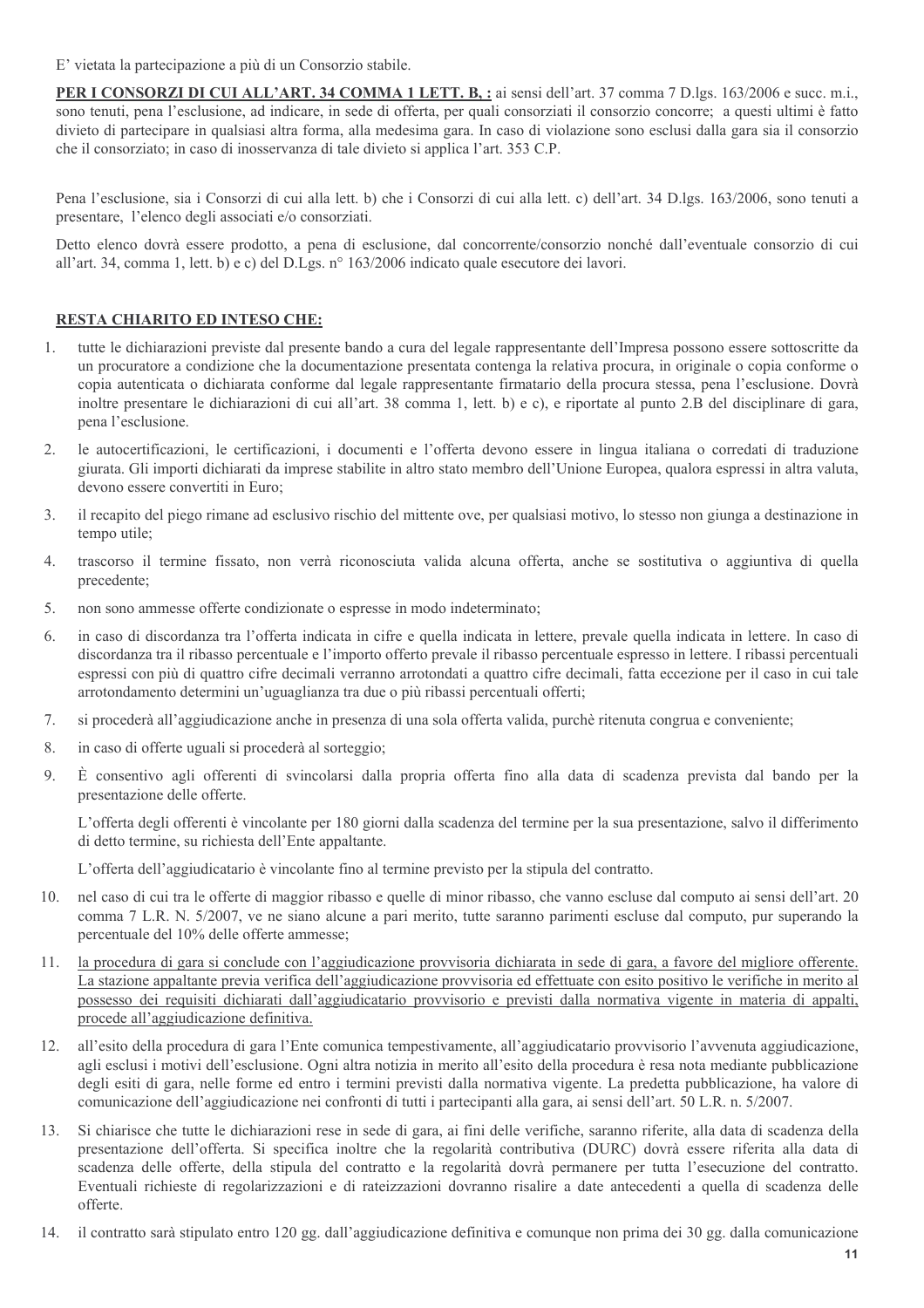del provvedimento di aggiudicazione. Il contratto diverrà efficace con la stipulazione fatte salve le clausole di risoluzione espresse previste nel contratto (art. 15 L.R. N. 5/2007).

ai sensi dell'art. 54 legge regionale n. 5/2007, l'esecutore dei lavori è obbligato a stipulare una polizza di assicurazione 15. (POLIZZA CAR) a copertura dei danno o della distruzione totale o parziale di impianti ed opere, anche preesistenti che si potrebbero verificare durante l'esecuzione dei lavori e della responsabilità civile verso terzi (POLIZZA RCT).Tale polizza dovrà essere stipulata con i seguenti massimali:

€ 103.000,00 per danni da esecuzione (pari all'importo complessivo dei lavori a base d'asta)

 $\epsilon$  500.000,00 per responsabilità civile per danni causati a terzi nel corso dell'esecuzione dei lavori.

- tutte le dichiarazioni inerenti il possesso dei requisiti di ammissione e le cause di esclusione dalla gara, potranno essere 16. successivamente verificate da parte della stazione appaltante, con riferimento a qualunque concorrente. In caso di accertata mancanza dei requisiti di carattere tecnico e/o generale, dichiarate dall'aggiudicatario provvisorio, si procederà all'annullamento dell'aggiudicazione provvisoria, all'esclusione dell'aggiudicatario, all'incameramento della cauzione ed alla notifica del fatto alle Autorità competenti. Si procederà quindi alla determinazione della nuova soglia di anomalia dell'offerta ed alla conseguente, eventuale nuova aggiudicazione.
- nell'ipotesi di rinuncia all'appalto da parte dell'aggiudicatario provvisorio o definitivo, fermo restando l'incameramento  $17<sub>1</sub>$ della polizza provvisoria a carico del rinunciatario, non si procederà alla determinazione della nuova soglia di anomalia ma l'Amministrazione si riserva la facoltà di procedere all'affidamento automatico al concorrente che segue in graduatoria, ovvero a bandire una nuova gara d'appalto;
- l'aggiudicatario dovrà presentare, qualora non previsto nel progetto, un piano di sicurezza sostitutivo del piano di sicurezza e 18. coordinamento e del piano generale di sicurezza. Dovrà inoltre presentare un piano operativo di sicurezza, ai sensi dell'art. 131, comma 2, lett. c) D.lgs. 163/2006.
- ai sensi dell'art. 118, come modif, dal D.LGS, 113/2007, Codice dei contratti il ricorso al subappalto o al cottimo deve essere  $19<sub>1</sub>$ indicato in sede di offerta, pena la mancata autorizzazione al subappalto o cottimo. Nel caso di autorizzazione al subappalto, la Stazione appaltante provvederà a corrispondere direttamente al subappaltatore l'importo dovuto per le prestazioni dagli stessi eseguite o, in alternativa, è fatto obbligo agli affidatari di trasmettere entro 20 giorni dalla data di ciascun pagamento effettuato nei loro confronti, copia delle fatture quietanzate relative ai pagamenti corrisposti al subappaltatore con l'indicazione delle ritenute di garanzia effettuate. Qualora gli affidatari non trasmettano le fatture quietanzate de subappaltatore o del cottimista entro il predetto termine, la stazione appaltante sospende il successivo pagamento a favore degli affidatari. Nel caso di pagamento diretto, gli affidatari comunicano alla stazione appaltante la parte delle prestazioni eseguite dal subappaltatore con la specificazione del relativo importo e con proposta motivata di pagamento.

L'affidatario deve praticare, per le prestazioni affidate in subappalto, gli stessi prezzi unitari risultanti dall'aggiudicazione, con ribasso non superiore al 20%. L'affidatario corrisponde gli oneri per la sicurezza, relativi alle prestazioni affidate in subappalto, alle imprese subappaltatrici, senza alcun ribasso; la stazione appaltante, sentito il direttore dei lavori, il coordinatore della sicurezza in fase di esecuzione, ovvero il direttore dell'esecuzione, provvede alla verifica della effettiva applicazione della presente disposizione. L'affidatario è solidalmente responsabile con il subappaltatore degli adempimenti, da parte di quest'ultimo, degli obblighi di sicurezza previsti dalla normativa vigente.

- 20 Norme in materia di sicurezza ex art. 52 L.R. n. 5/2007.
	- a) l'appaltatore è obbligato ad applicare o far applicare integralmente nei confronti di tutti i lavoratori dipendenti, impiegati nell'esecuzione degli appalti, le condizioni economiche e normative previste dai contratti collettivi nazionali e territoriali di lavoro della categoria, vigenti nel territorio di esecuzione del contratto. L'Amministrazione verifica, anche durante l'esecuzione, il rispetto da parte dell'appaltatore, degli obblighi relativi all'iscrizione dei lavoratori alle casse edili
	- b) l'appaltatore è obbligato a rispondere della osservanza di quanto previsto alla lettera a) da parte di eventuali subappaltatori nei confronti dei propri dipendenti, per le prestazioni rese nell'ambito dei lavori ad essi affidati.
	- c) Le imprese sono obbligate a presentare la documentazione che attesti che l'impresa stessa è in regola con le norme che disciplinano il diritto al lavoro dei disabili:
	- d) La stipula del contratto ed il pagamento dei corrispettivi, a titolo di acconto e di saldo, sono subordinati all'acquisizione del documento che attesti la regolarità contributiva e retributiva; la dichiarazione acquisita produce i suoi effetti ai fini dell'acconto successivo.
- Le imprese aventi in corso modifica della struttura aziendale, trasformando in particolare la loro forma societaria  $21$ (nell'ambito delle società di persone o delle società di capitali ovvero assumendo la società di persone la forma di società di capitali e viceversa) e quindi modifichino altresì la loro ragione o denominazione sociale, o effettuino operazioni di conferimento di azienda e di fusione per incorporazione, nonchè variazioni nella loro rappresentanza legale, dovranno produrre, oltre al certificato C.C.I.A.A. riportante la forma giuridica precedente alla trasformazione, anche la seguente documentazione, resa a pena di esclusione, in forma di copia autentica notarile, affinchè tale documentazione abbia piena efficacia giuridica esterna:

- delibera concernente la modifica dell'atto costitutivo per documentare le variazioni di forma societaria, di ragione o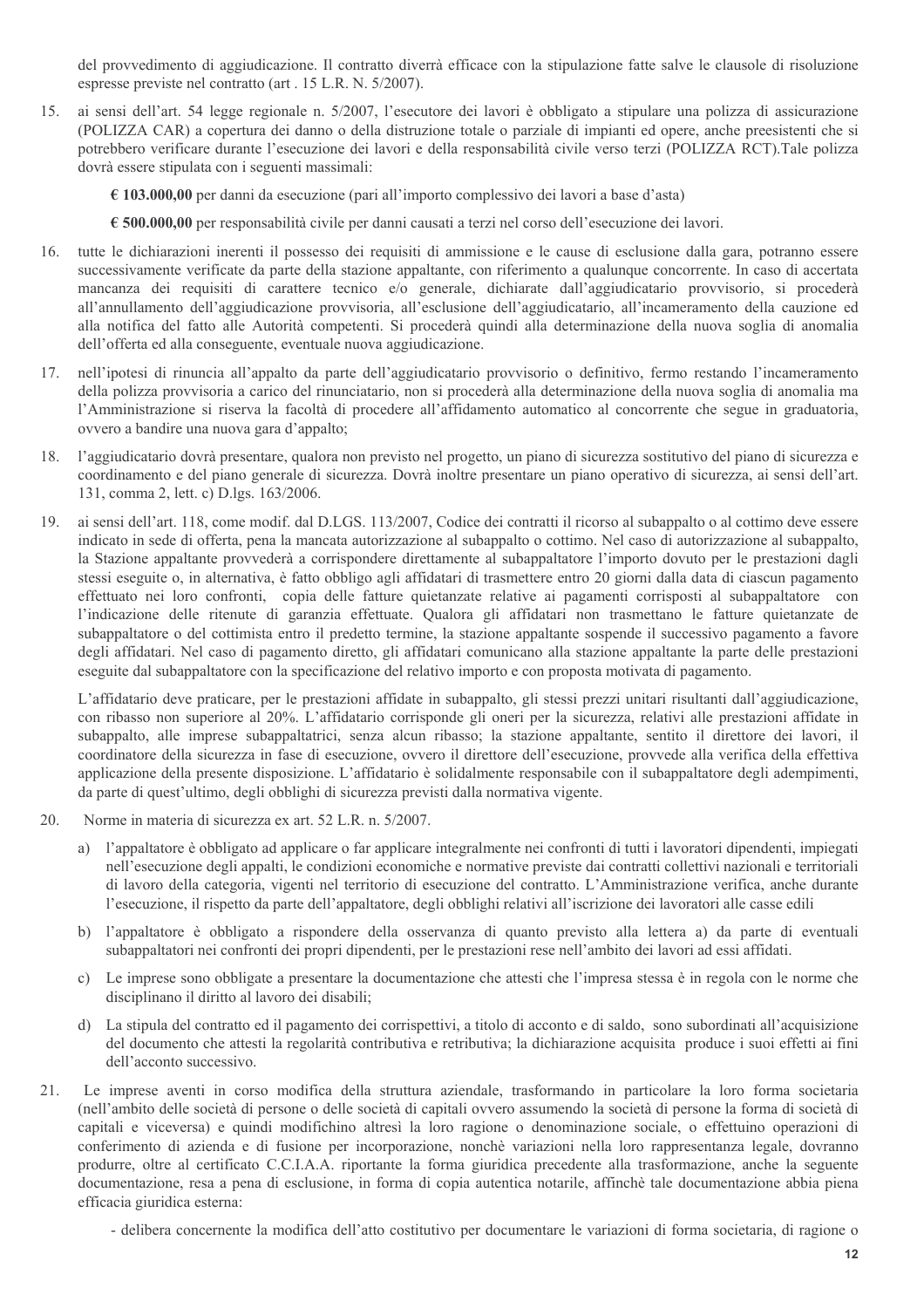denominazione sociale, di rappresentanza legale;

- atto di conferimento di azienda;
- atto di fusione per incorporazione.

Nel caso di ditta individuale che abbia costituito società commerciale, il rappresentante legale dovrà produrre apposita dichiarazione, resa con sottoscrizione autenticata da notaio, nella quale attesti che nella società sono state conferite anche le attività di cui era titolare, con contestuale richiesta di cancellazione della ditta individuale.

- ai sensi dell'art. 140 comma del Codice dei contratti, in caso di fallimento o di risoluzione del contratto per grave  $22$ inadempimento dell'aggiudicatario dell'appalto, l'Ente Appaltante si riserva la facoltà di interpellare progressivamente i soggetti che hanno partecipato alla gara, risultanti dalla relativa graduatoria, al fine di stipulare un nuovo contratto per l'affidamento del completamento dei lavori. Si procede all'interpello a partire dal soggetto che ha formulato la prima migliore offerta, escluso l'originario aggiudicatario. L'affidamento avviene alla medesime condizioni economiche già proposte in sede di gara dal soggetto progressivamente interpellato, sino al quinto migliore offertente in sede di gara.
- Le spese contrattuali sono a carico dell'aggiudicatario. L'I.V.A. verrà corrisposto a termine di legge. 23.
- La documentazione non in regola con l'imposta di bollo sarà regolarizzata ai sensi del D.P.R. 642/72 e pertanto sarà 24. sottoposta alle segnalazioni previste dalla legge;
- il verbale di gara relativo all'appalto di cui trattasi, non avrà in nessun caso, efficacia di contratto che sarà stipulato 25. successivamente:
- Gli esiti della presente gara saranno tempestivamente inseriti sul sito dell'Ente: www.comune.jerzu.nu.it 26.
- Ai sensi dell'art. 253 Codice dei Contratti, sino all'entrata in vigore del nuovo capitolato generale dei lavori pubblici, 27. continua ad applicarsi il decreto ministeriale 19/04/2000 n. 145, che si richiama espressamente e che fa parte integrante del contratto:
- Nella procedura di gara saranno rispettati i principi di riservatezza delle informazioni fornite, ai sensi del D.lgs.196/03, 28. compatibilmente con le funzioni istituzionali, le disposizioni di legge e regolamentari concernenti i pubblici appalti e le disposizioni riguardanti il diritto di accesso ai documenti ed alle informazioni.
- Si fa presente inoltre che tutte le comunicazioni e gli scambi di informazioni con offerenti possono avvenire, a scelta 29. dell'Ente appaltante, mediante posta ovvero via fax. Si invita pertanto ad indicare, tra i dati dell'Impresa, un numero di fax attivo.

IL RESPONSABILE DEL SERVIZIO TECNICO

(Ing. Alessandra Melis)

Allegati:

SCHED A): schema di istanza di partecipazione e dichiarazione sostitutiva di certificazione e di atto di notorietà ex artt. 46 e 47 d.p.r.  $445/2000$ ;

**SCHEDA B**) schema di dichiarazione sostitutiva di certificazioni ex art. 46 d.p.r. 445/2000; Requisiti di ordine generale ex art. 38 del Dlg. 163/2006)

**SCHEDA C)**: scheda offerta

**SCHEDA D):** schema subappalto

**SCHEDA E:** consorzi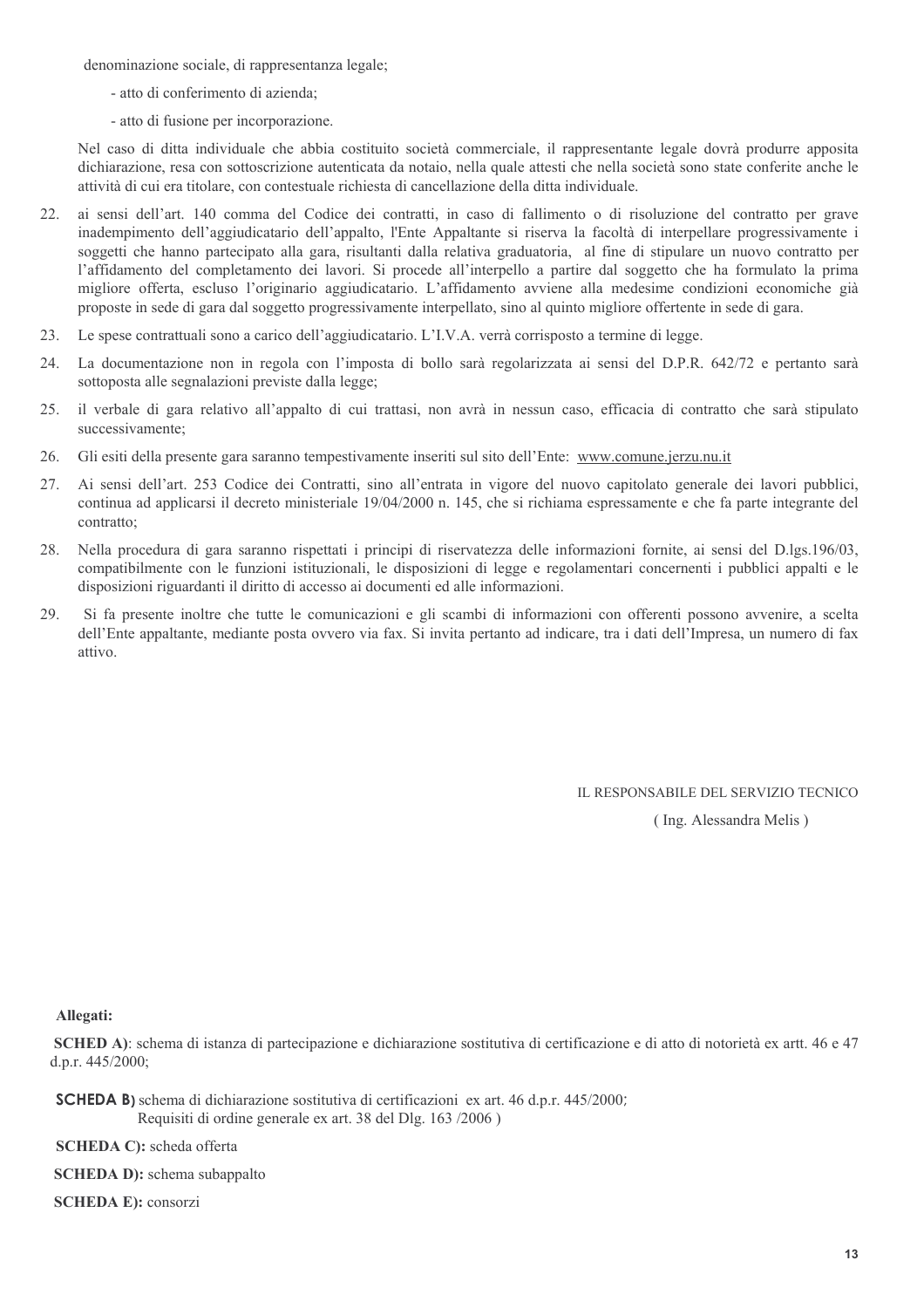#### **BOLLO** DA 14.62

La documentazione non in regola con l'imposta di bollo sarà regolarizzata ai sensi del D.P.R. 642/72 e pertanto sarà sottoposta alle segnalazioni previste dalla legge.

### **ISTANZA DI PARTECIPAZIONE**

e dichiarazione sostitutiva di certificazione e di atto di notorietà ex artt. 46 e 47 d.p.r. 445/2000 alla gara del giorno \_\_\_\_\_\_\_\_\_\_\_\_\_\_\_\_\_\_\_\_\_\_\_ per l'appalto dei lavori di

| IN QUALITA' DI                                                                                                                                                                                                                                                                                                                        |  |  |  |
|---------------------------------------------------------------------------------------------------------------------------------------------------------------------------------------------------------------------------------------------------------------------------------------------------------------------------------------|--|--|--|
| <b>DELL'IMPRESA</b> (c.a.p) CON SEDE LEGALE IN (c.a.p)                                                                                                                                                                                                                                                                                |  |  |  |
| $\sum_{i=1}^{\infty}$ $\sum_{i=1}^{\infty}$ $\sum_{i=1}^{\infty}$ $\sum_{i=1}^{\infty}$ $\sum_{i=1}^{\infty}$ $\sum_{i=1}^{\infty}$ $\sum_{i=1}^{\infty}$ $\sum_{i=1}^{\infty}$ $\sum_{i=1}^{\infty}$ $\sum_{i=1}^{\infty}$ $\sum_{i=1}^{\infty}$ $\sum_{i=1}^{\infty}$ $\sum_{i=1}^{\infty}$ $\sum_{i=1}^{\infty}$ $\sum_{i=1}^{\in$ |  |  |  |
|                                                                                                                                                                                                                                                                                                                                       |  |  |  |
| N°RO TELEFFISSO E/O MOBILE FAX E-MAIL                                                                                                                                                                                                                                                                                                 |  |  |  |
| CODICE FISCALE/PARTITA I.V.A.                                                                                                                                                                                                                                                                                                         |  |  |  |
|                                                                                                                                                                                                                                                                                                                                       |  |  |  |

consapevole della propria responsabilità e delle sanzioni penali ai sensi degli artt. 46 e 47 d.p.r. 445/2000 DICHIARA:

CHE L'IMPRESA PARTECIPA:

 $\Box$  A.1 – IN FORMA SINGOLA

A.2 – CAPOGRUPPO Di Costituita/Costituenda Associazione Temporanea Di Cui All'art. 37 d.lgs. 163/06, TRA LE SEGUENTI IMPRESE:

A.3 - MANDANTE Di Costituita/Costituenda Associazione Temporanea DI CUI ALL'ART. 37 d.lgs. 163/06, TRA LE SEGUENTI **IMPRESE:** 

ed inoltre:

DICHIARA l'inesistenza delle situazioni indicate al comma 1, lett. a), b), d), e), f), g), h), i), m) ed m)-bis dell'art. 38 Codice dei contratti, come integrato dal D.lgs. 113 del 31.07.2007, ed in particolare:

 $\Box$  a) che l'impresa non si trova in stato di fallimento, liquidazione coatta, di concordato preventivo e che non è in corso un procedimento per la dichiarazione di una di tali situazioni;

 $\Box$  b) che i soggetti cessati dalla carica nel triennio antecedente la data di pubblicazione del presente bando sono i seguenti (titolari, soci, direttori tecnici, amministratori muniti di legale rappresentanza, soci accomandatari):

□ e che nei confronti dei soggetti cessati dalla carica nel triennio antecedente la data di pubblicazione del bando di gara, non sussiste alcuna delle ipotesi previste dall'art. 38 lett. c) del Codice dei contratti, ovvero che l'impresa ha adottato atti o misure di completa dissociazione della condotta penalmente sanzionata, di cui fornisce allegata dimostrazione. La dichiarazione può essere resa dal legale rappresentante della ditta concorrente o personalmente da ciascuno dei soggetti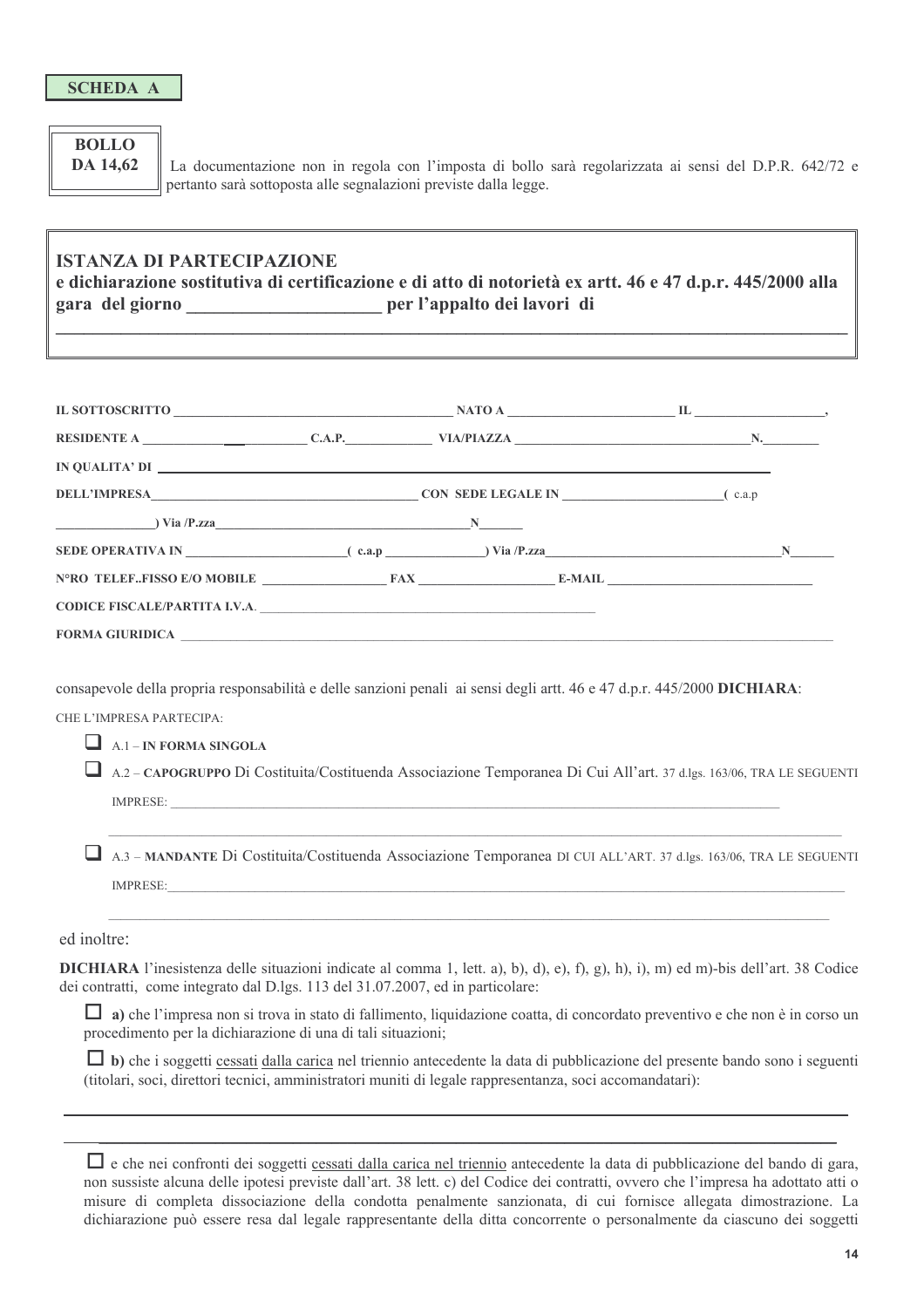interessati. Resta in ogni caso salva l'applicazione dell'art. 178 Codice Penale e dell'art. 445, c. 2 Cod. Proc. Penale.

 $\Box$  c) di non aver violato il diritto di intestazione fiduciaria posto dall'art. 17 della Legge 19 marzo 1990 n. 55;

 $\Box$  d) di non aver commesso gravi infrazioni debitamente accertate alle norme in materia di sicurezza e ad ogni altro obbligo derivante da rapporti di lavoro, risultanti dai dati in possesso dell'Osservatorio dei Lavori Pubblici;

 $\Box$  e) di non aver commesso grave negligenza o malafede nell'esecuzione di prestazioni affidate dall'Ente che bandisce la gara; di non avere commesso un errore grave nell'esercizio della propria attività;

 $\Box$  f) di non aver commesso violazioni, definitivamente accertate, rispetto agli obblighi relativi al pagamento di imposte e tasse, secondo la legislazione italiana o dello Stato di appartenenza

 $\Box$  g) di non aver reso, nell'anno antecedente la data di pubblicazione del bando di gara, false dichiarazioni in merito ai requisiti ed alle condizioni rilevanti per la partecipazione alle procedure di gara, risultanti dai dati in possesso dell'Osservatorio dei Lavori pubblici;

h) di non aver commesso violazioni gravi, definitivamente accertate, alle norme in materia di contributi previdenziali ed assistenziali, secondo la legislazione italiana o dello Stato di appartenenza;

 $\Box$  i) la non applicazione all'impresa, della sanzione interdittiva prevista dall'art. 9, comma 2, lett. c) del D.lgs. n. 231/2001 o altra sanzione che comporta il divieto di contrarre con la pubblica amministrazione compresi i provvedimenti interdittivi di cui all'art. 36-bis, comma 1, del decreto-legge 4 luglio 2006 n. 223, convertito con modificazioni, dalla legge 4 agosto 2006, n. 248;

 $\Box$  I) la non applicazione all'impresa della sospensione o della revoca dell'attestazione SOA da parte dell'Autorità per avere prodotto falsa documentazione o dichiarazioni mendaci, risultanti dal casellario informatico

#### 2) DICHIARA:

1) di essere in regola con gli adempimenti in materia di contributi sociali e previdenziali (INPS - INAIL - CASSA EDILE) ai sensi della L. 266/2002 e secondo la legislazione vigente

ed inoltre [barrare, A PENA DI ESCLUSIONE, la casella corrispondente a quanto si dichiara]:

 $\Box$ 2) che l'impresa è tenuta all'osservanza delle norme che disciplinano il diritto al lavoro dei disabili ai sensi dell'art. 17 L. 68/99, e che è in regola con le medesime

 $\Box$ 3) che l'impresa non è tenuta al rispetto delle norme che disciplinano il diritto al lavoro dei disabili ai sensi dell'art. 17 L. 68/99:

#### 3) DICHIARA:

 $\Box$  l'inesistenza di situazioni di controllo ex art. 2359 C.C. con altre imprese partecipanti alla gara, nonchè l'inesistenza di situazioni di collegamento e/o collegamento sostanziale con altri offerenti, quali ad esempio la non comunanza con altre imprese offerenti del legale rappresentante/titolare/amministratori/soci/direttori tecnici/procuratori con poteri di rappresentanza, nonchè ipotesi in cui le offerte siano imputabili ad un unico centro decisionale

#### 4) DICHIARA:

che l'impresa è iscritta nel Registro delle Imprese della C.C.I.A.A. di per la seguente attività:

| ed attesta:                                                                      |                                                   |            |
|----------------------------------------------------------------------------------|---------------------------------------------------|------------|
| - n. di iscrizione __________ -data di iscrizione: _____________________________ |                                                   |            |
| (nel caso di più iscrizioni, indicarle tutte)                                    |                                                   |            |
|                                                                                  | forma                                             | giuridica: |
| $\sim$ Cod.fisc./P. I.V.A.:                                                      |                                                   |            |
| (nel caso di più iscrizioni, indicarle tutte)                                    | -INPS: matricola azienda: INPS : sede competente  |            |
| INPS: matricola azienda:                                                         | INPS : sede competente                            |            |
| - INAIL: codice ditta                                                            | INAIL: posizioni assicurative territoriali (PAT): |            |

(nel caso di più iscrizioni, indicarle tutte);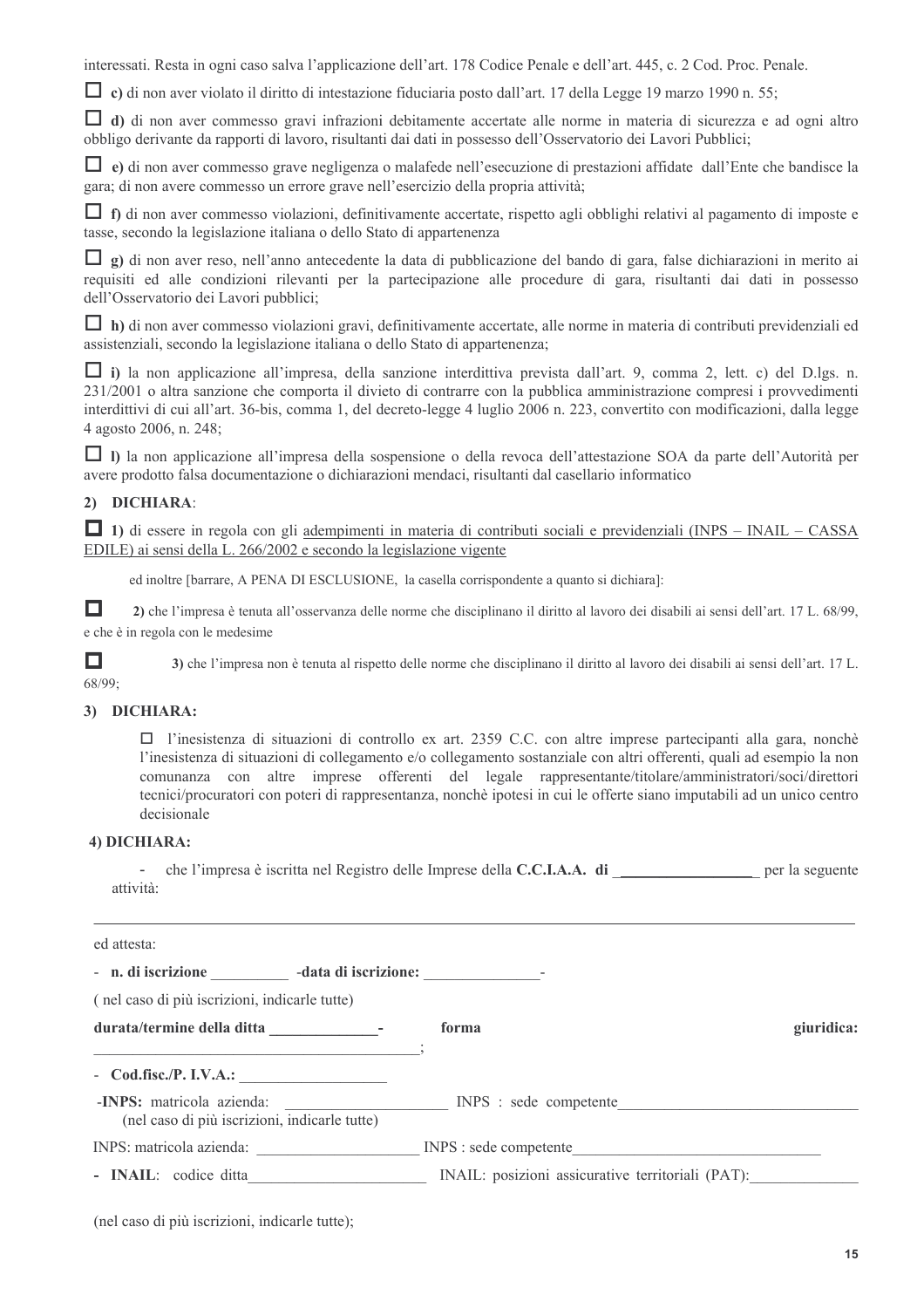| INAIL: posizioni assicurative territoriali (PAT):                                                                                                                                                                                                            |                                                                                          |        |               |
|--------------------------------------------------------------------------------------------------------------------------------------------------------------------------------------------------------------------------------------------------------------|------------------------------------------------------------------------------------------|--------|---------------|
| $cases \qquad \qquad \text{cases}$                                                                                                                                                                                                                           | CASSA                                                                                    | EDILE: | codice        |
|                                                                                                                                                                                                                                                              |                                                                                          |        |               |
|                                                                                                                                                                                                                                                              |                                                                                          | cassa  | (specificare) |
| -(In caso di non iscrizioni ad uno degli Enti suindicati, indicarne i motivi) (3)                                                                                                                                                                            |                                                                                          |        |               |
| - C.C.N.L. applicato:                                                                                                                                                                                                                                        |                                                                                          |        |               |
| $\Box$ Edile Industria;                                                                                                                                                                                                                                      | $\Box$ Edile Piccola Media Impresa; $\Box$ Edile Cooperazione; $\Box$ Edile Artigianato; |        |               |
| - Dimensione aziendale - indicare il numero dei dipendenti: ________;                                                                                                                                                                                        |                                                                                          |        |               |
| - che la Cooperativa o Consorzio di cui all'rt. 34, comma 1 lett. b D.lgs. 163/06 (se tale) risulta regolarmente                                                                                                                                             |                                                                                          |        |               |
| iscritta/o all'Albo Nazionale degli Enti Cooperativi nella sezione con numero con numero altri dati                                                                                                                                                          |                                                                                          |        |               |
|                                                                                                                                                                                                                                                              |                                                                                          |        |               |
|                                                                                                                                                                                                                                                              |                                                                                          |        |               |
|                                                                                                                                                                                                                                                              |                                                                                          |        |               |
| per le Società in nome collettivo, che i soci componenti la società sono i seguenti:                                                                                                                                                                         |                                                                                          |        |               |
|                                                                                                                                                                                                                                                              |                                                                                          |        |               |
| per le Società in accomandita semplice, che i soci accomandatari sono i seguenti:                                                                                                                                                                            |                                                                                          |        |               |
|                                                                                                                                                                                                                                                              |                                                                                          |        |               |
| per ogni altro tipo di Società, che i soggetti di seguito indicati rivestono le cariche di Amministratori muniti di legale                                                                                                                                   |                                                                                          |        |               |
|                                                                                                                                                                                                                                                              |                                                                                          |        |               |
|                                                                                                                                                                                                                                                              |                                                                                          |        |               |
|                                                                                                                                                                                                                                                              |                                                                                          |        |               |
| Dichiara infine di essere informato, ai sensi dell'art. 13 del D.lgs. 196/2003, che i dati personali raccolti saranno trattati,<br>anche con strumenti informatici, esclusivamente nell'ambito del procedimento per il quale la presente dichiarazione viene |                                                                                          |        |               |
| resa.                                                                                                                                                                                                                                                        |                                                                                          |        |               |

#### **IL DICHIARANTE**

(allegare copia fotostatica di un documento di identità del dichiarante)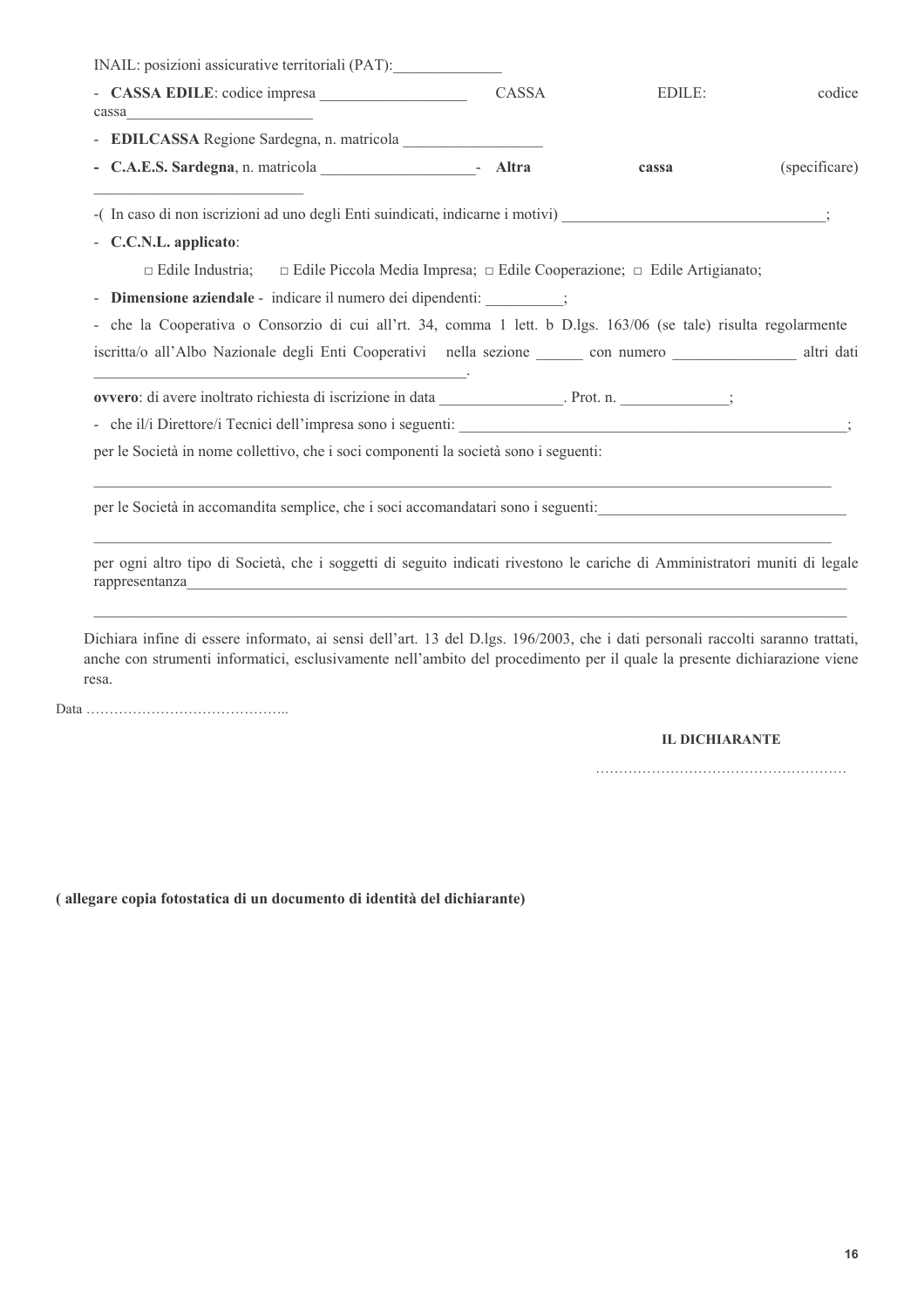# **DICHIARAZIONE PERSONALE**

(Requisiti di ordine generale ex art. 38 del Dlg. 163/2006)

| IN QUALITA' DI                                                                                                                                                                                                                                                                |  |  |  |  |
|-------------------------------------------------------------------------------------------------------------------------------------------------------------------------------------------------------------------------------------------------------------------------------|--|--|--|--|
| <b>DELL'IMPRESA</b> (c.a.p) <b>CON SEDE LEGALE IN</b> (c.a.p) <b>CON SEDE LEGALE IN</b>                                                                                                                                                                                       |  |  |  |  |
| $\frac{N}{N}$ Via /P.zza                                                                                                                                                                                                                                                      |  |  |  |  |
| SEDE OPERATIVA IN $($ c.a.p $)$ $($ c.a.p $)$ $($ $)$ $($ $)$ $($ $)$ $($ $)$ $($ $)$ $($ $)$ $($ $)$ $($ $)$ $($ $)$ $($ $)$ $($ $)$ $($ $)$ $($ $)$ $($ $)$ $($ $)$ $($ $)$ $($ $)$ $($ $)$ $($ $)$ $($ $)$ $($ $)$ $($ $)$ $($ $)$ $($ $)$ $($ $)$ $($ $)$ $($ $)$ $($ $)$ |  |  |  |  |
| $NoRO TELEF. FISSO E/O MOBILE$ $FAX$ $E-MAIL$                                                                                                                                                                                                                                 |  |  |  |  |
|                                                                                                                                                                                                                                                                               |  |  |  |  |
| capogruppo delle Imprese riunite ai sensi dell'articolo 34 del d. lgs. n° 163/2006 (se tale)                                                                                                                                                                                  |  |  |  |  |
|                                                                                                                                                                                                                                                                               |  |  |  |  |
| avvalendosi della facoltà concessagli dal D.P.R. nº 445 del 28/12/2000, per la documentazione relativa all'appalto                                                                                                                                                            |  |  |  |  |
| dei lavori di:                                                                                                                                                                                                                                                                |  |  |  |  |
|                                                                                                                                                                                                                                                                               |  |  |  |  |

consapevole delle pene stabilite dall'art. 76 del D.P.R. nº 445 del 28/12/2000 in caso di dichiarazioni mendaci,

#### **DICHIARA ED ATTESTA:**

l'inesistanza delle situazioni indicate al comma 1 lett. b) e c) dell'art. 38 Codice dei Contratti, indicandole specificatamente a pena di esclusione:

- A. assenza a proprio carico di procedimenti in corso per l'applicazione di un delle misure di prevenzione di cui all'art. 3 L. n. 1423/56, o di una delle cause ostative previste dall'art. 10 della L. 31 maggio 1965 n. 575;
- B. inesistenza di sentenze di condanna passate in giudicato; di decreto penale di condanna divenuto irrevocabile; di sentenza di applicazione delle pena su richiesta ai sensi dell'art. 444 C.P.P. per reati gravi in danno dello Stato o della Comunità che incidono sulla moralità professionale; di sentenza passata in giudicato per reati di partecipazione a un'organizzazione criminale, corruzione, frode, riciclaggio, quali definiti dagli atti comunitari.

Ai sensi dell'art. 38, 2° comma, il dichiarante dovrà indicare le eventuali condanne per le quali abbia beneficiato della non menzione.

Data and the same of the same of the same of the same of the same of the same of the same of the same of the same of the same of the same of the same of the same of the same of the same of the same of the same of the same

#### **IL DICHIARANTE**

(1) DETTO MODULO DEVE ESSERE PRODOTTO DAI SEGUENTI SOGGETTI:

- b) Directori tecnici diversi dal legale rappresentante
- Tutti i Soci di società in nome collettivo  $c)$

a) Legale Rappresentante

d) Tutti i Soci accomandatari:

e) Per gli altri tipi di società, dai soggetti che rivestono la carica di amministratori muniti di legale rappresentante.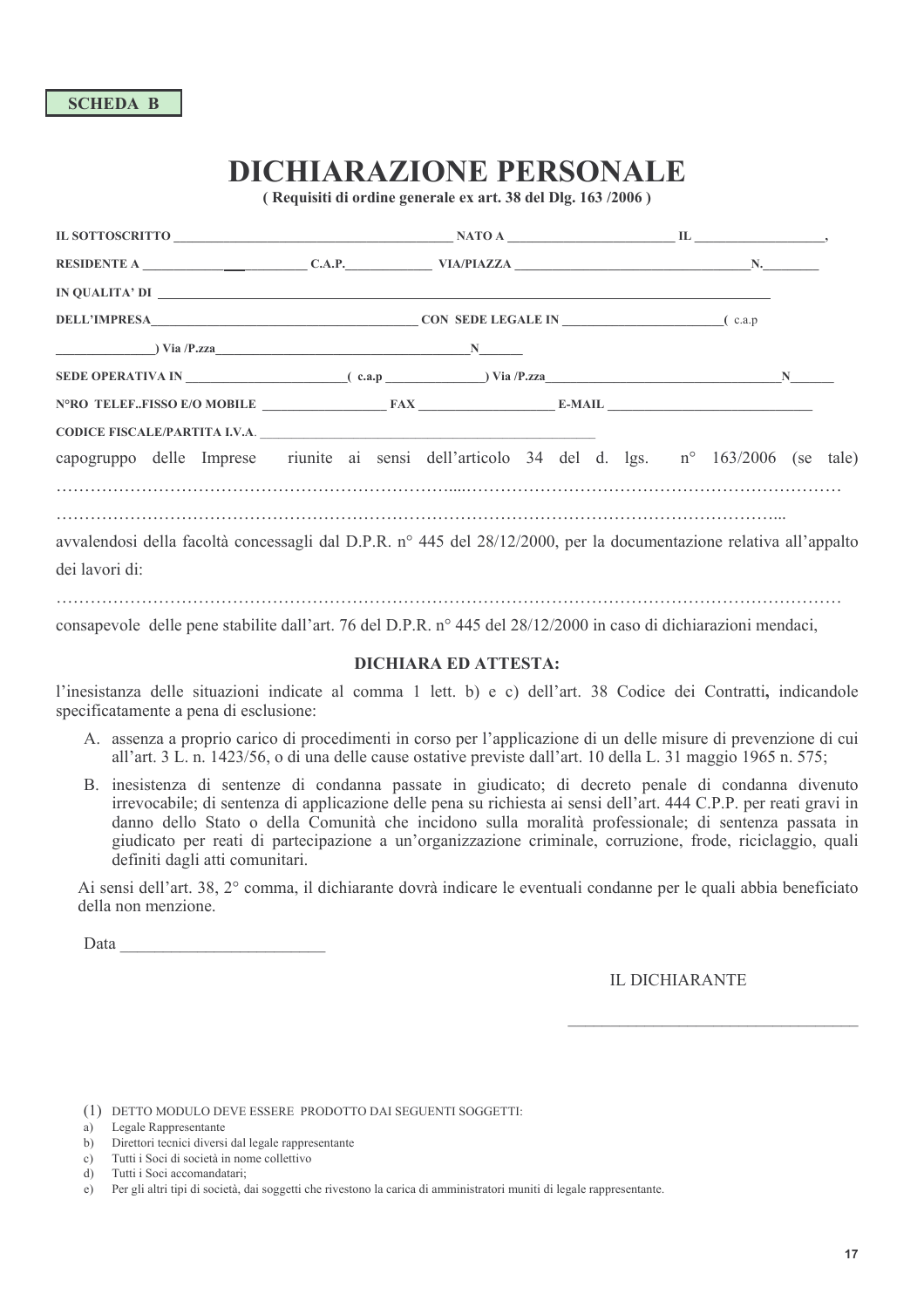## OGGETTO DELL'APPALTO:

| <b>DICHIARA</b><br>con riferimento alla gara dei lavori di:             |
|-------------------------------------------------------------------------|
| di offrire il prezzo globale, al netto degli oneri per la sicurezza, di |
|                                                                         |
| mediante ribasso sull'importo dei lavori posto a base di gara.          |

a) Ai sensi dell'art. 71, c. 2 D.P.R. 554/99: di avere esaminato gli elaborati progettuali, compreso il computo metrico, di essersi recato sul luogo di esecuzione dei lavori e di aver preso conoscenza delle condizioni locali, della viabilità di accesso, delle cave eventualmente necessarie e delle discariche autorizzate nonché di tutte le circostanze generali e particolari suscettibili di influire sulla determinazione dei prezzi, sulle condizioni contrattuali e sull'esecuzione dei lavori e di aver giudicato i lavori stessi realizzabili, gli elaborati progettuali adeguati ed i prezzi nel loro complesso remunerativi e tali da consentire il ribasso offerto; di aver effettuato una verifica della disponibilità della manodopera necessaria per l'esecuzione dei lavori nonché della disponibilità di attrezzature adeguate all'entità e alla tipologia e categoria dei lavori in appalto.

**IL DICHIARANTE** 

Nel caso di associazione temporanea di imprese/GEIE/C/consorzio di cui all'art. 34 comma 1 lett. d), e) ed f) del Codice dei contratti, l'offerta deve essere sottoscritta, pena esclusione, da tutti i rappresentanti delle imprese associate/consorziate, pena la nullità dell'offerta.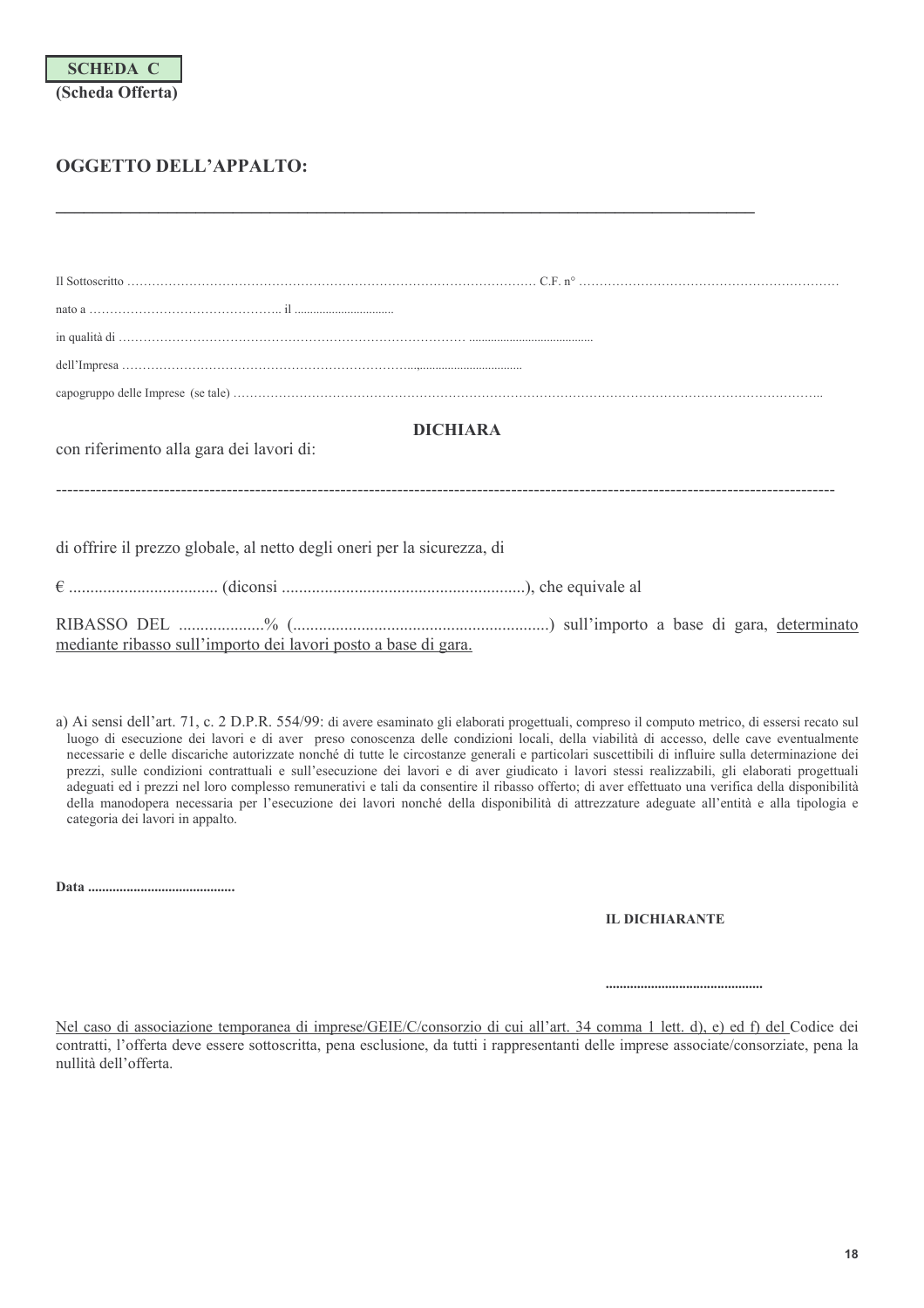#### OGGETTO DELL'APPALTO:

#### !-**DICHIARAZIONE**

#### DELLE OPERE CHE L'IMPRESA INTENDE AFFIDARE IN SUBAPPALTO

L'impresa, per mezzo del suo legale rappresentante,

#### **DICHIARA**

CHE NON INTENDE avvalersi dell'istituto del subappalto;

CHE INTENDE avvalersi dell'istituto del subappalto per le seguenti lavorazioni e categorie:



#### $\rm IL/I$ IL/I DICHIARANTE/I

!!!!!!!!!!!!!!!!!!!!!!!!!!!!!!!!!!!!!!!!!!!!!!!!!!!!!!!!!!!!!!!!!!!!!!!!!!!!!!!!!!!!!!!!!!!!!!!!!!!!!!!!!!!!!!!!!!!!!!!!!!!!!!!!!